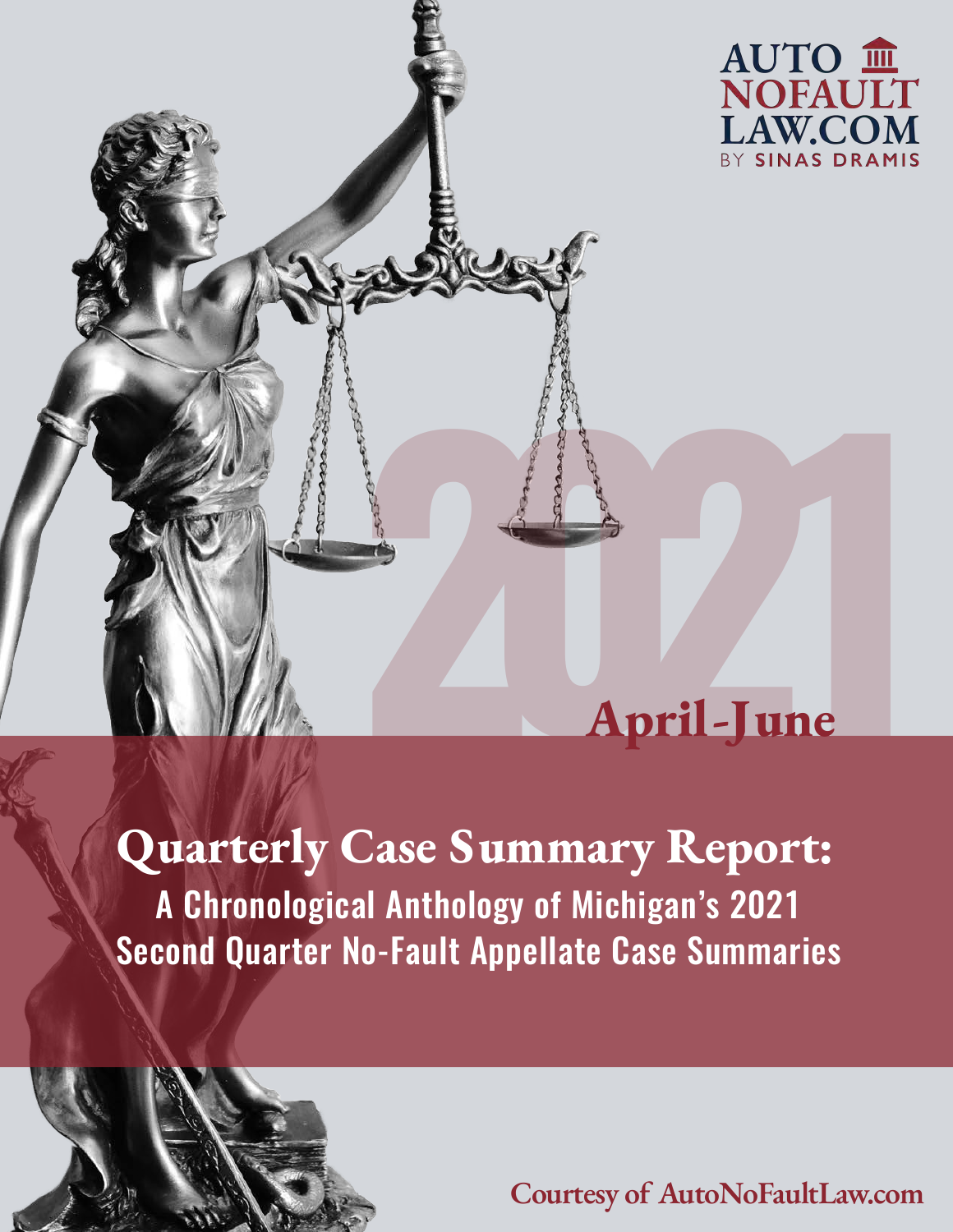

#### **About AutoNoFaultLaw.com**

**[AutoNoFaultLaw.com](https://autonofaultlaw.com/)** is an open-access academic resource provided by Sinas Dramis Law Firm to help further educate everyone about all that is going on in Michigan's Auto No-Fault Insurance Law.

Michigan's auto no-fault law is now more confusing and complicated than ever before due to the 2019 auto no-fault reforms. The system is no longer focused on providing people with lifetime auto medical expenses coverage. Many people injured in auto accidents will now have limited no-fault medical expense coverage or none at all; medical providers are now forced to accept drastically reduced payments for auto accident medical care; and the Michigan Department of Insurance and Financial Services (DIFS) has been given the power to work with insurance companies to regulate people's access to care.

The site and its contents are managed by the AutoNoFaultLaw.com Editorial Board, presently consisting of Sinas Dramis Law Firm attorneys, Stephen Sinas, Joel Finnell, and Katie Tucker. The Board is assisted by the hard work and efforts of Sinas Dramis Law Firm clerks, who presently include Ted Larkin, Haley Wehner, and Carey Sheldon.

*AutoNoFaultLaw.com explores and critically analyzes this new and concerning frontier in Michigan's auto insurance law.* 

#### **About This Quarterly Case Summary Report**

AutoNoFaultLaw.com continues the commitment Sinas Dramis Law Firm has had for over 40 years to summarize all auto no-fault cases decided by Michigan Appellate Courts. These summaries can be found under ["Case Summaries"](https://autonofaultlaw.com/digital-library/) on our site. We are publishing this quarterly report to allow people to easily understand and track the cases that have been decided in the second quarter (April through June) of 2021. We will be publishing these quarterly reports at the end of each quarter.

## **Editor's Note Regarding the Second Quarterly Report of 2021**

#### **In the Michigan Supreme Court**

The Supreme Court decided one no-fault case in the second quarter of 2021, *Bronner v City of Detroit, et al* (SC 05/27/21– PUB; Docket No 160242). In *Bronner*, the Supreme Court held that an indemnification agreement requiring GFL Environmental USA, Inc. to reimburse the City of Detroit for PIP benefits paid to an injured person was enforceable because it did not conflict with any of the no-fault act's statutory sections or with the legislative purpose of the no-fault act, which the Court characterized as *"to ensure that there is applicable insurance for accidents and that benefits get paid."* Justice Viviano agreed with the result reached by the majority but argued that the indemnification agreement at issue was enforceable because it did not conflict with any of the statutory sections of the no-fault act and that the majority should not have focused on the legislative goals and purpose of the no-fault act. *Bronner* may have greater implications in the future as Courts consider whether other contractual provisions in no-fault insurance policies are enforceable.

During the second quarter of 2021, the Supreme Court granted leave on one no-fault case, *Griffin v Trumbull Ins Co, et al* (Docket No 162419). On May 19, 2021, the Supreme Court directed the Clerk to schedule "*argument on the application*" in this case and instructed the parties to file supplemental briefing addressing: *"(1) whether a lower-priority insurer, who was provided timely notice under MCL 500.3145(1), can be held liable for personal protection insurance benefits under the no-fault act if the higher-priority insurer was not identified until after* 

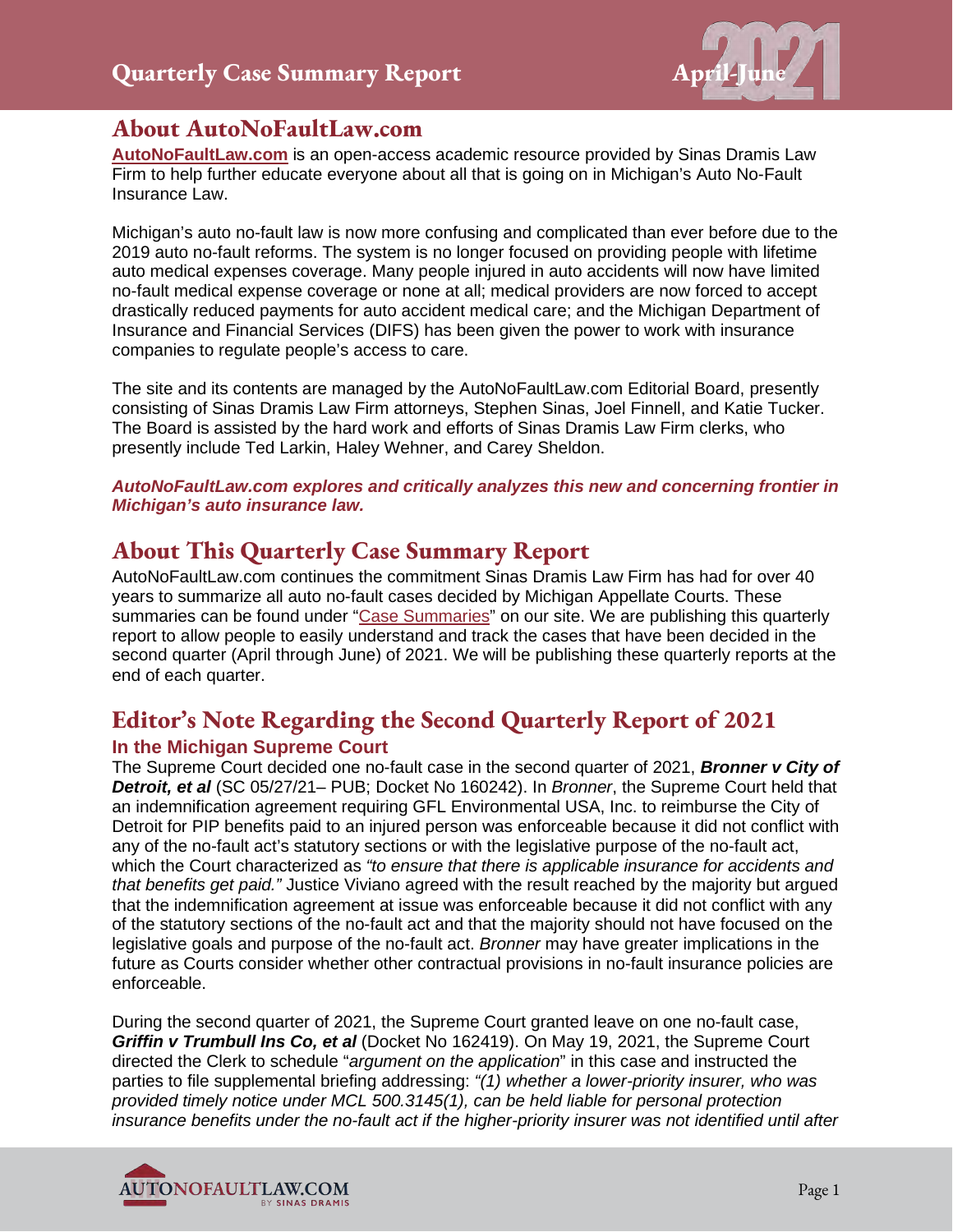

*the one-year statutory notice period under MCL 500.3145(1) expired; if so, (2) whether the insured must prove that he or she exercised reasonable, due, or some other degree of, diligence in searching for the higher-priority insurer; and, if so, (3) whether the appellant exercised the requisite degree of diligence in searching for the higher-priority insurer."* Oral argument has not yet been scheduled by the Court.

In the case of *Esurance Property & Cas. Ins. Co. v. Mich. Assigned Claims Plan, et al* (Docket No 160592), the Supreme Court, in an order dated September 23, 2020, directed the Clerk to schedule "argument on the application" and instructed the parties to brief the issue of "*whether a finding that an insurance policy was void ab initio because it was procured by fraud bars a subsequent claim for equitable subrogation for benefits that were paid pursuant to that policy before it was found to be void.*" Oral Argument occurred on April 8, 2021, but no decision had been issued by the end of the second quarter, i.e. June 30, 2021. The opinion is expected to be released by the end of July.

#### **Some Interesting Statistics Regarding the Court of Appeals Decisions**

In the second quarter of this year (2021), the Michigan Court of Appeals issued opinions in at least 42 cases. Of those 42 cases, at least 26 involved disputes over no-fault PIP benefits; at least seven cases dealt with the tort threshold for serious impairment of body function; at least nine cases involved issues of fraud or misrepresentation; at least one case dealt with claims for uninsured/underinsured motorist benefits; at least four cases dealt with issues pertaining to the motor vehicle exception to governmental immunity; and at least five cases dealt with various issues related to third-party automobile negligence actions.

#### **The Ongoing Controversy about Fraud and the Court of Appeals holding in** *Bahri*

There continues to be unsettled nuances about the extent to which the Court of Appeals decision in *Bahri v IDS Prop Cas Ins Co* remains good law following the Supreme Court's decision in *Meemic Ins Co v Fortson*. In a case decided in January 2021, *Williams v Farm*  **Bureau Mut Ins Co**, the Court of Appeals held that much of the *Bahri* decision is no longer good law. In contrast, however, in March of 2021, in the case of *Johnson v Geico Indemnity Co*, the Court of Appeals held that under *Bahri,* a fraud provision could be enforced to bar all claims for PIP benefits for post-procurement acts of fraud. Notably, in so holding, the *Johnson* court did not explain how its holding could be reconciled with the Supreme Court's decision in *Meemic*. Moreover, most recently in the second quarter of 2021, in the 2-1 unpublished opinion in *Estate of Bernard v Avers, et al*, the Court of Appeals concluded that it was still bound by *Bahri* despite the Supreme Court and Court of Appeals' subsequent holdings in *Meemic* and *Williams*. In so holding, the Court of Appeals noted that "*Meemic itself states that it should not be read 'to suggest that a contractual provision that rescinds a contract because of postprocurement fraud is invalid in all circumstances.'"* The majority held that held that it was still bound to follow Bahri, even though, as the dissent pointed out, "*Meemic 'undermined a portion of Bahri's holding,' and that 'a fair reading of Meemic leads to the inescapable conclusion that when it comes to postprocurement fraud, Bahri's [holding ought no longer be given controlling effect].'"* Accordingly, the issue of when insurers can use fraud provisions in no-fault insurance contracts to bar an injured person from all claims for PIP benefits remains unsettled and will require further guidance and clarification from the Supreme Court.

*- Editorial Board of AutoNoFaultLaw.com*

 $G$   $T_1$  Q

Stephen Sinas Catherine Tucker General Duel Finnell

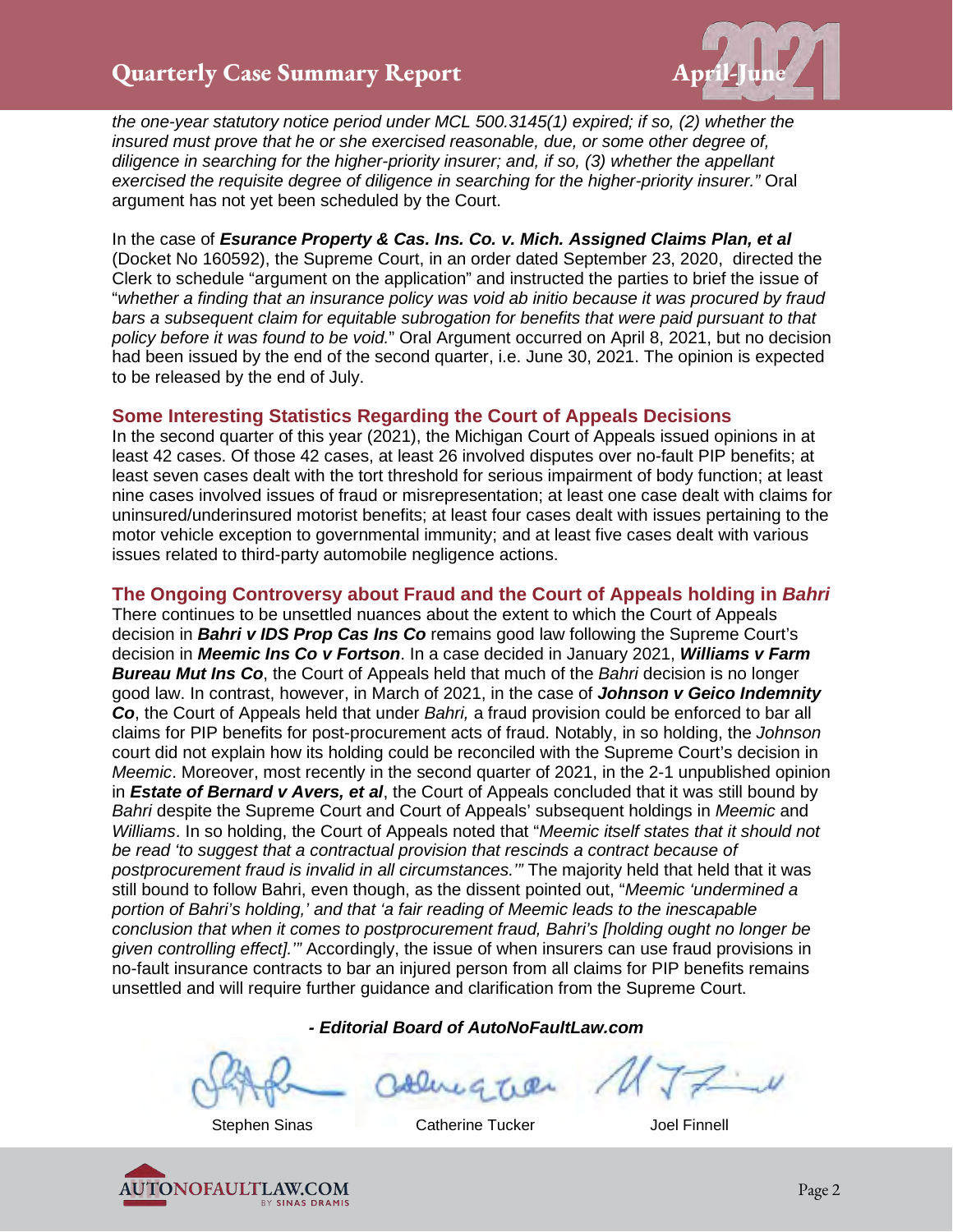

## **VHS of Michigan, Inc v State Farm Mut Auto Ins Co (COA – PUB**

## **4/1/2021; RB #4244)**

Michigan Court of Appeals; Docket #352881; Published (after release) Judges Tukel, Jansen, and Cameron; Per Curiam Official Michigan Reporter Citation: Forthcoming; [Link to Opinion](https://autonofaultlaw.com/digital-library/images/pdf/Opinions-2021/5215-vhs-of-michigan-inc-v-state-farm-mut-auto-ins-co.pdf)

#### **STATUTORY INDEXING:**

Not Applicable

**TOPICAL INDEXING:**  [Actual Fraud](https://www.autonofaultlaw.com/digital-library/index.php?option=com_content&view=article&id=1288)  [Fraud/Misrepresentation](https://www.autonofaultlaw.com/digital-library/index.php?option=com_content&view=article&id=1869)

In this unanimous per curiam decision published after release, the Court of Appeals reversed the trial court's denial of Defendant State Farm Mutual Automobile Insurance Company's ("State Farm") motion for leave to amend its affirmative defenses to plead fraud with particularity, and remanded for further proceedings. State Farm asserted general fraud defenses in its answer to Plaintiff VHS of Michigan, Inc's ("VHS") complaint, but uncovered considerably more evidence of fraud through discovery, thereafter seeking to amend its affirmative defenses to plead fraud with particularity. The Court of Appeals held that the trial court abused its discretion in denying State Farm's motion, because State Farm did not act with bad faith by waiting to amend its affirmative defenses, and because VHS would not be prejudiced by such an amendment.

**[Read Full Summary](https://autonofaultlaw.com/digital-library/index.php/case-summaries/5215-vhs-of-michigan-inc-v-state-farm-mut-auto-ins-co-4-1-2021-michigan-court-of-appeals)**

# **Physiatry and Rehab Associates v State Farm Mutual Ins Co (COA –**

#### **UNP 4/1/2021; RB #4243)**

Michigan Court of Appeals; Docket #350826; Unpublished Judges Stephens, Servitto and Letica; Per Curiam Official Michigan Reporter Citation: Not Applicable; [Link to Opinion](https://autonofaultlaw.com/digital-library/images/Physiatry_and_Rehab_v_State_Farm.PDF)

**STATUTORY INDEXING:**

Not Applicable

**TOPICAL INDEXING:** [Collateral Estoppel and Res Judicata](https://www.autonofaultlaw.com/digital-library/index.php?option=com_content&view=article&id=859) [Assignment of Benefits – Validity and](https://www.autonofaultlaw.com/digital-library/index.php?option=com_content&view=article&id=4863)  **[Enforceability](https://www.autonofaultlaw.com/digital-library/index.php?option=com_content&view=article&id=4863)** 

In this unanimous unpublished per curiam opinion, the Court of Appeals affirmed the trial court's grant of summary disposition in favor of Defendant State Farm Mutual Automobile Insurance Company ("State Farm") on the issue of whether a medical provider assigned rights by an injured policyholder was barred from bringing a separate suit for benefits on the basis of the injured policyholder's release, collateral estoppel, and res judicata. In its holding, the Court noted that the Michigan Supreme Court has long held that when an assignment of rights occurs after a lawsuit is filed, the assignor may settle or release those claims, precluding any further recovery by the assignee.

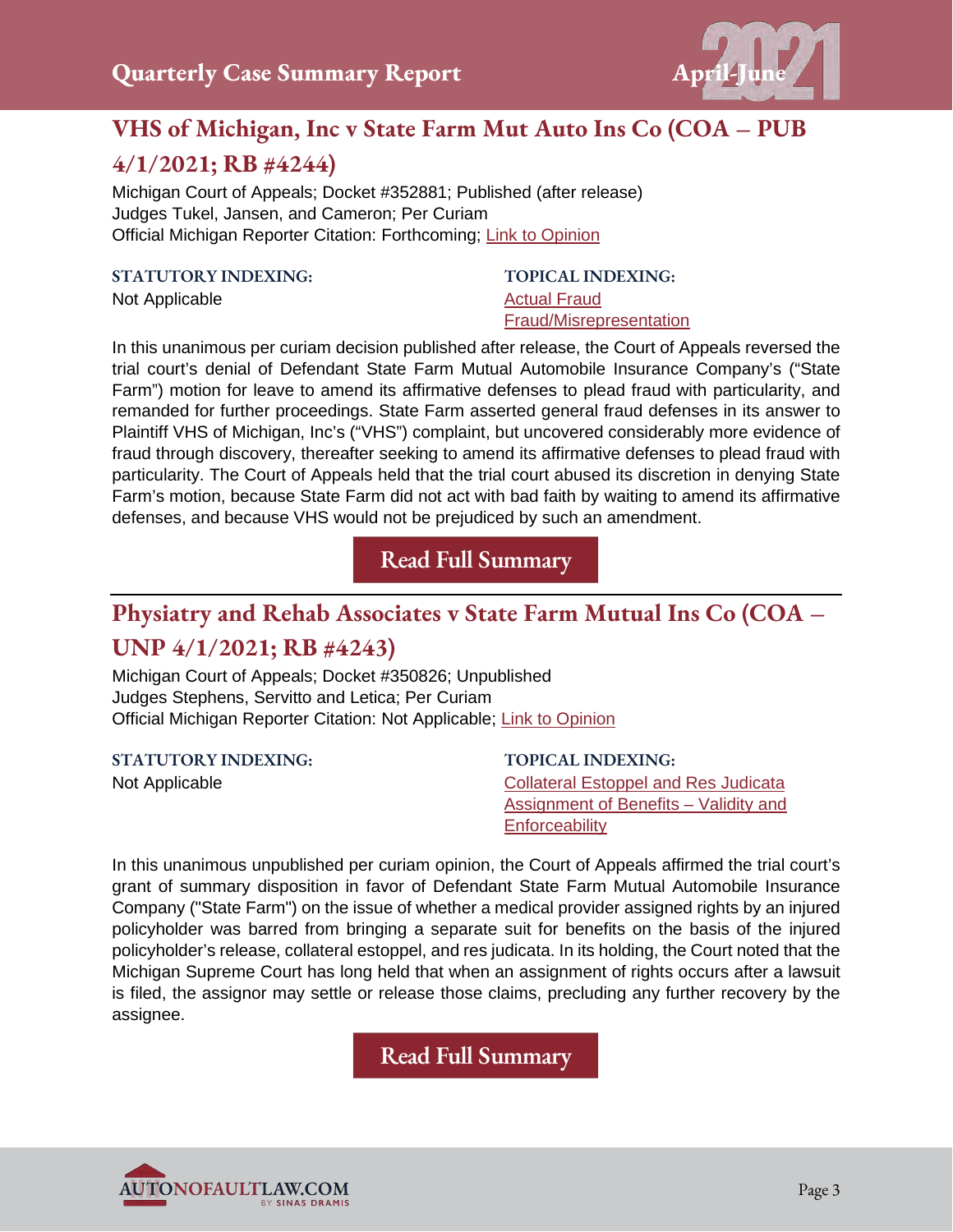

## **Talool v Rennalls, et al (COA – UNP 4/8/2021; RB #4256)**

Michigan Court of Appeals; Docket #352070; Unpublished Judges Tukel, Jansen, and Cameron; Per Curiam Official Michigan Reporter Citation: Not Applicable; [Link to Opinion](https://autonofaultlaw.com/digital-library/images/pdf/Opinions-2021/5229-talool-v-rennalls-et-al.pdf)

#### **STATUTORY INDEXING:**

[Objective Manifestation Element of Serious](https://www.autonofaultlaw.com/digital-library/index.php?option=com_content&view=article&id=924)  [Impairment \(McCormick Era: 2010 -](https://www.autonofaultlaw.com/digital-library/index.php?option=com_content&view=article&id=924)  [Present\) \[§3135\(7\)\]](https://www.autonofaultlaw.com/digital-library/index.php?option=com_content&view=article&id=924) [Determining Serious Impairment of Body](https://www.autonofaultlaw.com/digital-library/index.php?option=com_content&view=article&id=912)  [Function As a Matter of Law \(McCormick](https://www.autonofaultlaw.com/digital-library/index.php?option=com_content&view=article&id=912)  [Era: 2010 – present\) \[§3135\(2\)\]](https://www.autonofaultlaw.com/digital-library/index.php?option=com_content&view=article&id=912)

**TOPICAL INDEXING:**  Not Applicable

In this unanimous unpublished per curiam decision, the Court of Appeals affirmed the trial court's summary disposition order dismissing Plaintiff Abdullah Talool's third-party action against Defendant Janice Alice Rennalls. The Court of Appeals held that Talool failed to present sufficient evidence to create a question of fact as to whether he suffered a serious impairment of body function in the subject crash.

**[Read Full Summary](https://autonofaultlaw.com/digital-library/index.php/case-summaries/5229-talool-v-rennalls-et-al-4-8-2021-michigan-court-of-appeals)**

#### **Hahn v Vanduker, et al (COA – UNP 4/15/2021; RB #4252)**

Michigan Court of Appeals; Docket #349427; Unpublished Judges Beckering, Fort Hood, and Riordan; Per Curiam Official Michigan Reporter Citation: Not Applicable; [Link to Opinion](https://autonofaultlaw.com/digital-library/images/Hahn_v_Vanduker_et_al.PDF)

**STATUTORY INDEXING:** Not Applicable **[Cases](https://www.autonofaultlaw.com/digital-library/index.php?option=com_content&view=article&id=3434)** 

**TOPICAL INDEXING:**

[Case Evaluation – Accept/Reject in PIP](https://www.autonofaultlaw.com/digital-library/index.php?option=com_content&view=article&id=3434)  [Discovery Sanctions in First-Party Cases](https://www.autonofaultlaw.com/digital-library/4964-ti-discovery-sanctions-in-first-party-cases) [Evidentiary Issues](https://www.autonofaultlaw.com/digital-library/index.php?option=com_content&view=article&id=1630)

In this unanimous unpublished per curiam decision, the Court of Appeals affirmed the judgment entered in Plaintiff Kathy Hahn's first-party action against Defendant State Farm Mutual Automobile Insurance Company ("State Farm"), the trial court's denial of Hahn's motion for a judgment notwithstanding the verdict ("JNOV"), and the trial court's award of case evaluation sanctions to State Farm. The Court of Appeals issued a lengthy opinion in which it rejected a variety of arguments raised by Hahn regarding evidentiary issues and various trial court rulings.

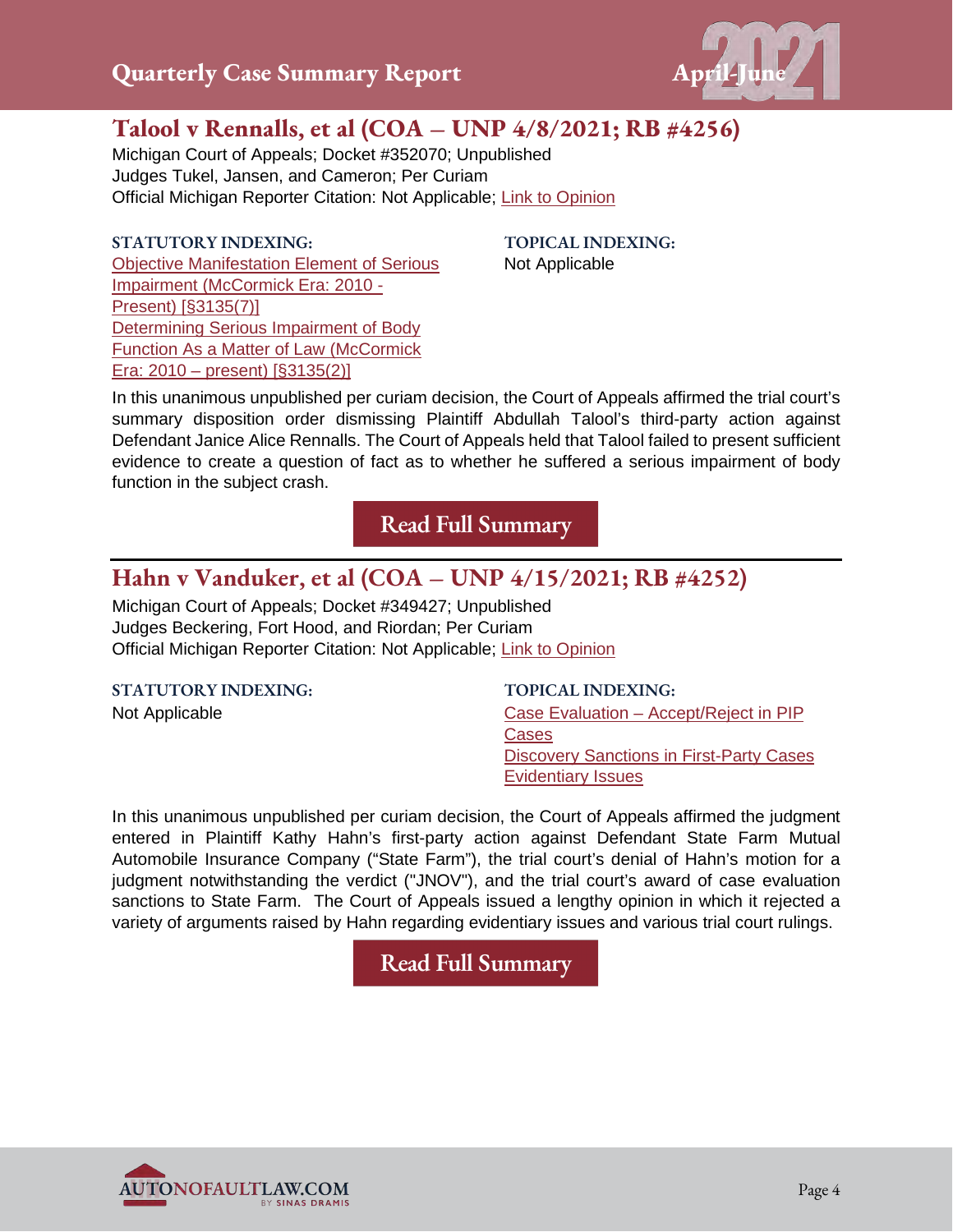

## **Ahmed v Tokio Marine American Ins Co, et al (COA - PUB 4/22/2021; RB #4253)**

Michigan Court of Appeals; Docket #352418; For Publication Judges Tukel, Jansen, and Cameron; *Authored* Official Michigan Reporter Citation: Forthcoming; [Link to Opinion](https://autonofaultlaw.com/digital-library/images/Ahmed_et_al_v_Tokio_Marine_American_Ins_Co_et_al.PDF)

#### **STATUTORY INDEXING:**

[§500.3113: Disqualification from PIP Benefit](https://www.autonofaultlaw.com/digital-library/index.php?option=com_content&view=article&id=72)  [Entitlement \[Disqualification for Unlawful](https://www.autonofaultlaw.com/digital-library/index.php?option=com_content&view=article&id=72)  [Taking and Use of a Vehicle \[§3113\(a\)\]\]](https://www.autonofaultlaw.com/digital-library/index.php?option=com_content&view=article&id=72)

**TOPICAL INDEXING:** Not Applicable

In this unanimous published opinion by Judge Tukel, the Court of Appeals reversed the trial court's denial of Defendant Tokio Marine American Insurance Company's ("Tokio") motion for summary disposition on the issue of whether Plaintiff Mohamed Ahmed was barred by MCL 500.3113(a) from PIP benefits. The Court held that, given the facts of this case, pursuant to the "knew or should have known" language of MCL 500.3113(a), Ahmed was disqualified from benefits. Specifically, the Court held that Ahmed's taking of the rental car was unlawful under MCL 750.414 because the rental agreement did not authorize him to drive it. Furthermore, the Court held that because Ahmed knew the car was rented, he should also have known that the terms of the rental agreement prohibited him from driving it.

**[Read Full Summary](https://autonofaultlaw.com/digital-library/index.php/49-training/5225-ahmed-v-tokio-marine-american-ins-co-et-al-4-22-2021-michigan-court-of-appeals)**

#### **Arrell v Edwards, Jr (UNP – COA 4/22/2021; RB #4257)**

Michigan Court of Appeals; Docket #353594; Unpublished Judges Gleicher, Borrello, and Swartzle; Per Curiam Official Michigan Reporter Citation: Not Applicable; [Link to Opinion](https://autonofaultlaw.com/digital-library/images/pdf/Opinions-2021/5252-Arrell_v_Edwards.PDF)

**STATUTORY INDEXING:** [General Ability / Normal Life Element of](https://www.autonofaultlaw.com/digital-library/index.php?option=com_content&view=article&id=916)  [Serious Impairment \(McCormick Era: 2010](https://www.autonofaultlaw.com/digital-library/index.php?option=com_content&view=article&id=916)  [– Present\) \[§3135\(5\)\\*\\*\]](https://www.autonofaultlaw.com/digital-library/index.php?option=com_content&view=article&id=916)

**TOPICAL INDEXING:** Not Applicable

In this unanimous unpublished per curiam decision, the Court of Appeals reversed the trial court's summary disposition order dismissing Plaintiff Lisa Lee Arrell's third-party action against Defendant Lloyd G. Edwards, Jr. The Court of Appeals held that a question of fact existed as to whether the injuries Arrell sustained as a result of being rear-ended by Edwards, Jr.'s vehicle affected her general ability to lead her normal life for purposes of the serious impairment of body function test set forth in *McCormick v Carrier*, 487 Mich 180 (2010).

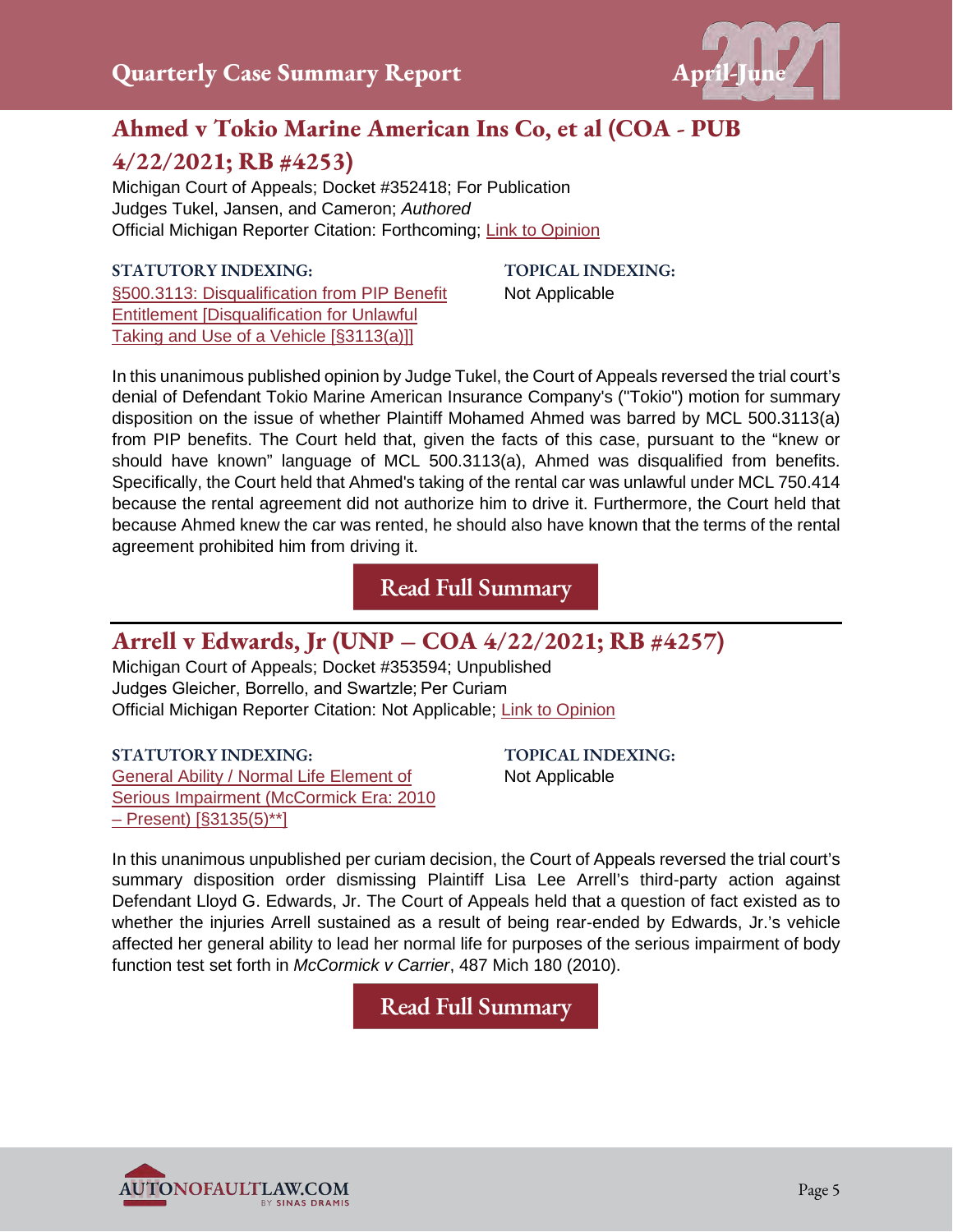

## **Saad, et al v Westfield Ins Co, et al (COA - UNP 4/22/2021; RB #4248)**

Michigan Court of Appeals; Docket #350557; Unpublished Judges Tukel, Jansen and Cameron; Per Curiam Official Michigan Reporter Citation: Not Applicable; [Link to Opinion](https://autonofaultlaw.com/digital-library/images/Saad_et_al_v_Westfield_Ins_Co_et_al.PDF)

#### **STATUTORY INDEXING:**

[§500.3113: Disqualification from PIP Benefit](https://autonofaultlaw.com/digital-library/index.php?option=com_content&view=article&id=74)  [Entitlement \(Misrepresentation / Fraud as a](https://autonofaultlaw.com/digital-library/index.php?option=com_content&view=article&id=74)  **[Basis to Rescind Coverage\)](https://autonofaultlaw.com/digital-library/index.php?option=com_content&view=article&id=74)** 

**TOPICAL INDEXING:** [Fraud/Misrepresentation](https://autonofaultlaw.com/digital-library/index.php?option=com_content&view=article&id=1869)

In this unanimous unpublished per curiam opinion, the Court of Appeals reversed the trial court's grant of summary disposition in favor of Defendant Westfield Insurance Company ("Westfield") on the issue of whether Plaintiff Kawthar Saad's claim for PIP benefits was barred by the insurance policy's antifraud clause. In so holding, the Court clarified that the cases of Haydaw, Meemic, Fasho, and Williams have resulted in "significant change" to the law since the time the trial court granted summary disposition to Westfield, and that, when taken together, the cases establish that "unless an insured's fraud results in a substantial breach of the insurance contract, fraud provides a basis for the opposite party to a contract to rescind the contract only if the fraud occurred before the contract was signed and before litigation commenced."

**[Read Full Summary](https://autonofaultlaw.com/digital-library/index.php/case-summaries/5219-saad-et-al-v-westfield-ins-co-et-al-4-22-2021-michigan-court-of-appeals)**

#### **Davis, et al v Auto Owners Ins Co (COA – PUB 4/22/2021; RB #4258)**

Michigan Court of Appeals; Docket #353315; Unpublished Judges Glecher, Borrello, and Swartzle; Per Curiam Official Michigan Reporter Citation: Not Applicable; [Link to Opinion](https://autonofaultlaw.com/digital-library/images/pdf/Opinions-2021/5255_Davis_et_al_v_Auto_Owners_Ins_Co_et_al.PDF)

**STATUTORY INDEXING:**

[Entitlement to PIP Benefits: Arising Out of /](https://www.autonofaultlaw.com/digital-library/index.php?option=com_content&view=article&id=176)  [Causation Element \[§3105\(1\)\]](https://www.autonofaultlaw.com/digital-library/index.php?option=com_content&view=article&id=176) [Causation Issues \[§3135\]](https://www.autonofaultlaw.com/digital-library/index.php?option=com_content&view=article&id=158)

**TOPICAL INDEXING:** Not Applicable

In this unanimous unpublished per curiam decision, the Court of Appeals reversed the trial court's summary disposition order dismissing Plaintiff Lee Davis's first-party action against Defendant Home-Owners Insurance Company ("Home-Owners"), and his third-party action against Defendants Teshonb Damian Fore and Renaissance Real Estate Ventures ("Renaissance"). The Court of Appeals held that Davis presented sufficient evidence to create a question of fact—with regard to both his first- and third-party actions—as to whether his injuries were causally related to the subject motor vehicle collision.

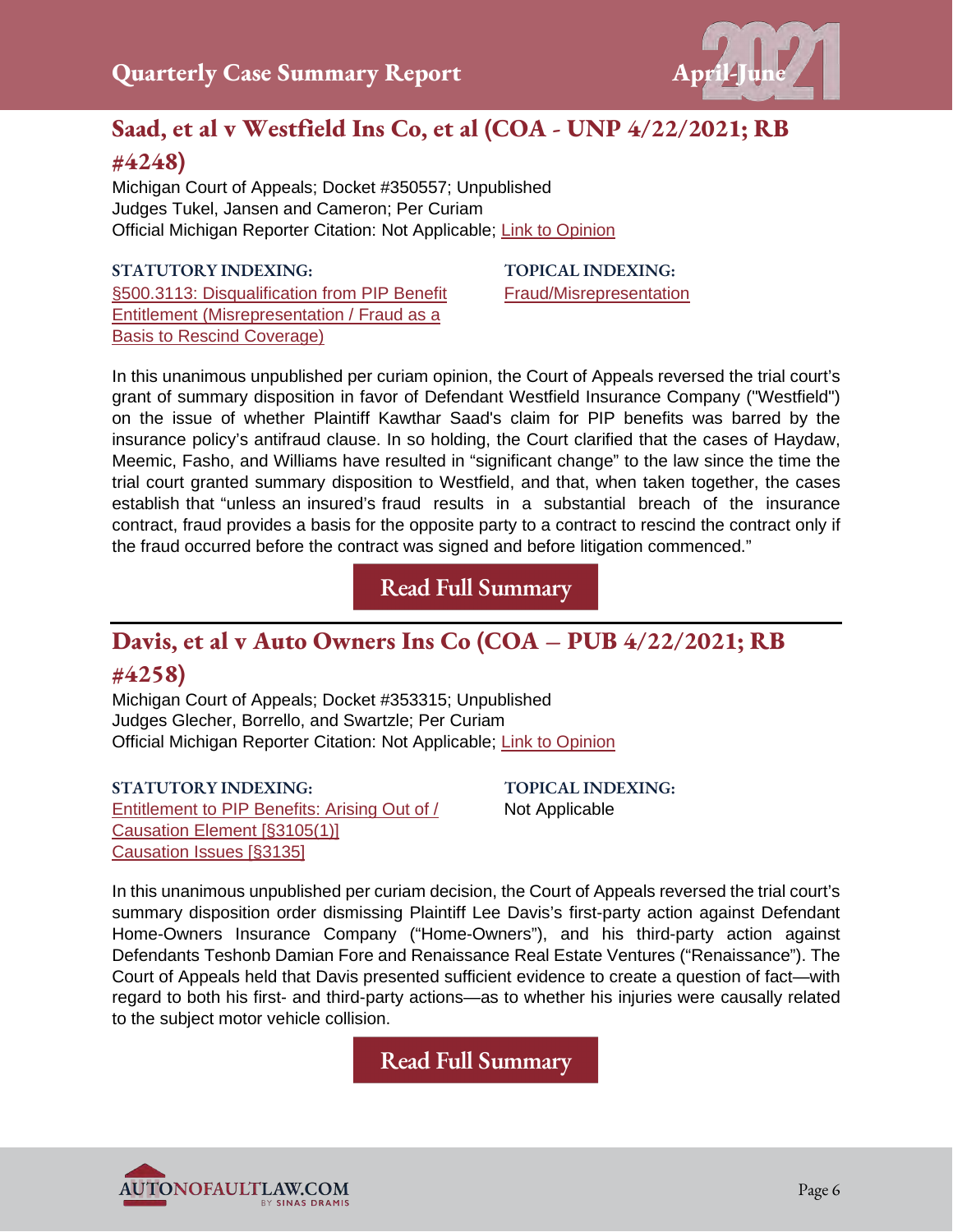

## **Advanced Surgery Center, LLC v Farm Bureau General Insurance Company of Michigan, et al (COA – UNP 4/22/2021; RB #4251)**

Michigan Court of Appeals; Docket #346081; Unpublished Judges Fort Hood, Servitto, and Boonstra; Per Curiam Official Michigan Reporter Citation: Not Applicable; [Link to Opinion](https://autonofaultlaw.com/digital-library/images/Advanced_Surgery_Center_LLC_v._Farm_Bureau_General_Ins_Co_of_Michigan_et_al.PDF)

**STATUTORY INDEXING:** [§500.3114: Priority Rules for Payment of](https://autonofaultlaw.com/digital-library/index.php?option=com_content&view=article&id=99)  [PIP Benefits](https://autonofaultlaw.com/digital-library/index.php?option=com_content&view=article&id=99) [Exception for Occupants \[§3114\(4\)\]](https://autonofaultlaw.com/digital-library/index.php?option=com_content&view=article&id=99)

**TOPICAL INDEXING:** Not Applicable

In this unanimous unpublished per curiam opinion, the Court of Appeals affirmed the trial court's grant of summary disposition in favor of Defendant EAN Holdings, LLC (EAN) regarding the disputed issue of whether EAN or Defendant Farm Bureau General Insurance Company ("Farm Bureau") was the insurer of higher priority in relation to claims for no-fault PIP benefits made by Varanda Byrd, who was treated by, and assigned some of her benefits to, plaintiff Advanced Surgery Center, LLC. In so holding, the Court of Appeals noted that the Michigan Supreme Court's analysis of the same issue in *Turner v Farmers Ins Exch*, Mich; 953 NW2d 204 (2021); *Turner by Sakowski v Farmers Ins Exch*, 327 Mich App 481; 934 NW2d 81 (2019) was controlling, and thus, "[b]ecause EAN was not required to obtain no-fault insurance for the vehicle, it could not have constituted the 'insurer of the owner or registrant of the vehicle occupied' under former MCL 500.3114(4)(a)."

**[Read Full Summary](https://www.autonofaultlaw.com/digital-library/index.php/case-summaries/5223-advanced-surgery-center-llc-v-farm-bureau-general-insurance-company-of-michigan-et-al-4-22-2021-michigan-court-of-appeals)**

## **MemberSelect Ins Co v Flesher, et al (COA – PUB 4/29/2021; RB**

#### **#4249)**

Michigan Court of Appeals; Docket #348571; Published Judges Boonstra, Riordan, and Redford; *Authored* Official Michigan Reporter Citation: Not Applicable; [Link to Opinion](https://autonofaultlaw.com/digital-library/images/Member_Select_Ins_Co_v_Flesher_et_al.PDF)

**STATUTORY INDEXING:** Not Applicable

**TOPICAL INDEXING:** [Insurable Interests in Motor Vehicles](https://www.autonofaultlaw.com/digital-library/4993-ti-insurable-interests-in-motor-vehicles)

In this unanimous published decision by Judge Boonstra, the Court of Appeals affirmed the trial court's denial of Plaintiff MemberSelect Insurance Company's ("MemberSelect") motion for summary disposition in its underlying declaratory action against Defendant Nicholas Fetzer. MemberSelect argued that Fetzer's mother, who insured the vehicle Fetzer owned but never rode in it, did not have an insurable interest in the vehicle, and that her policy was therefore void. The Court of Appeals disagreed, holding that Fetzer did have an insurable interest in the vehicle by virtue of the fact that she was Fetzer's mother, and that, as Fetzer's mother, her interest in her son's physical and financial well-being gave her a sufficient insurable interest in the vehicle.

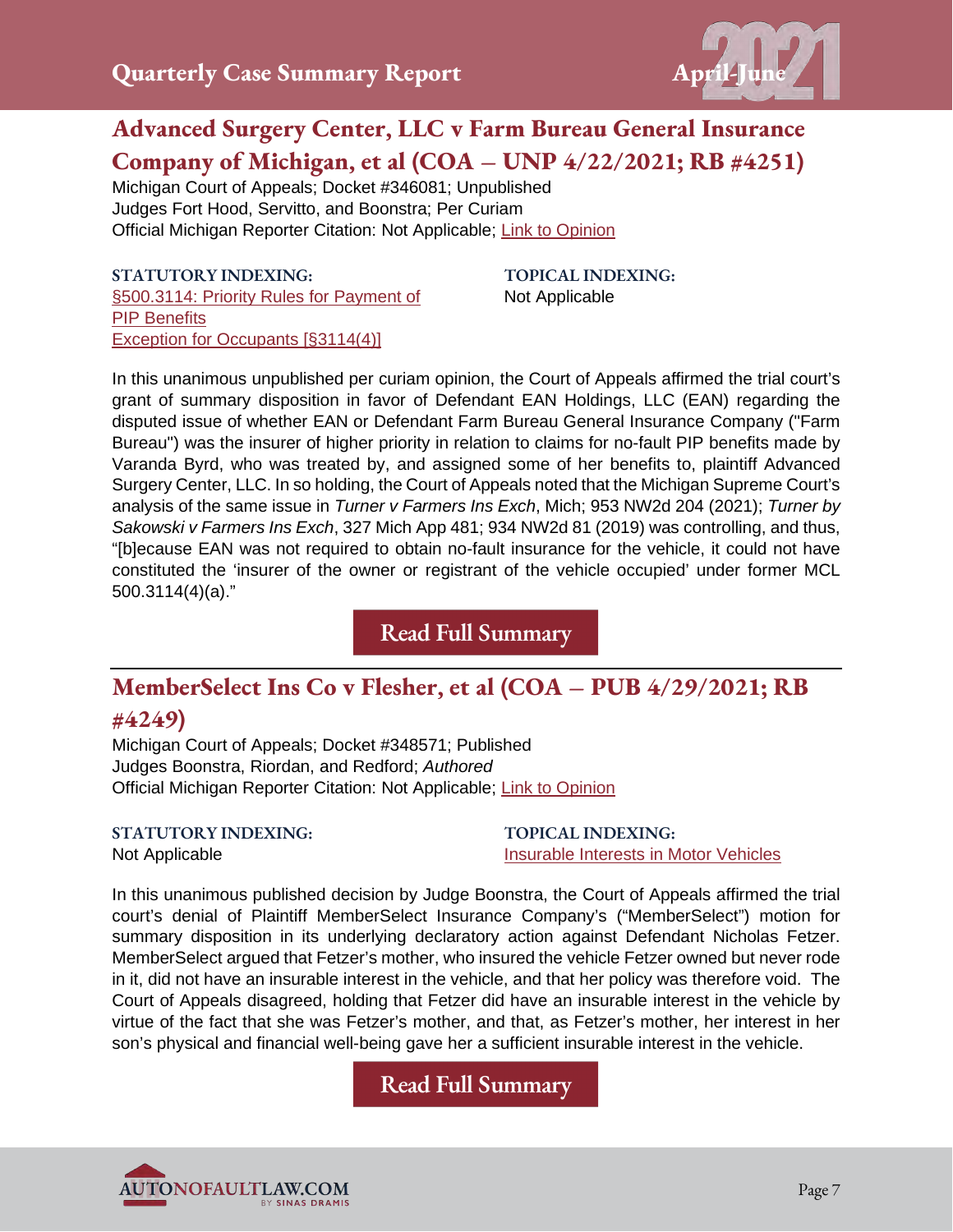

#### **Estate of Bernard v Avers, et al (COA – UNP 4/29/2021; RB #4255)**

Michigan Court of Appeals; Docket #348048; Unpublished Judges Letica, Gleicher, and O'Brien; Per Curiam

Official Michigan Reporter Citation: Not Applicable; [Link to Opinion;](https://autonofaultlaw.com/digital-library/images/pdf/Opinions-2021/5254_Estate_of_Bernard_v_Avers_et_al.pdf) [Link to Partial Concurrence](https://autonofaultlaw.com/digital-library/images/pdf/Opinions-2021/5254_Estate_of_Bernard_v_Avers_et_al-partial_concurrence_and_dissent.pdf)  [and Dissent](https://autonofaultlaw.com/digital-library/images/pdf/Opinions-2021/5254_Estate_of_Bernard_v_Avers_et_al-partial_concurrence_and_dissent.pdf)

**STATUTORY INDEXING:** Not Applicable

**TOPICAL INDEXING:** [Actual Fraud](https://www.autonofaultlaw.com/digital-library/index.php?option=com_content&view=article&id=1288) [Cancellation and Rescission of Insurance](https://www.autonofaultlaw.com/digital-library/index.php?option=com_content&view=article&id=855)  **[Policies](https://www.autonofaultlaw.com/digital-library/index.php?option=com_content&view=article&id=855)** 

In this unanimous unpublished per curiam decision, the Court of Appeals affirmed in part, reversed in part, and vacated in part the trial court's summary disposition order dismissing Plaintiff Estate of Calvin Bernard's first- and third-party claims against Defendants Grange Insurance Company of Michigan ("Grange"), Janice Marie Avers, and Anchor Bay Packaging Corporation ("Anchor Bay"), and remanded for further proceedings. With respect to the Bernard Estate's firstparty claim against Grange, the Court of Appeals held that Bernard had committed fraud in his claims for replacement services, and concluded that it was still bound by *Bahri v IDS Prop Cas Ins Co*, 308 Mich App 420 (2014) despite the Supreme Court and Court of Appeals' subsequent, seemingly contradictory holdings in *Meemic Ins Co v Fortson*, 506 Mich 287 (2020) and *Williams v Farm Bureau Mut Ins Co*, \_\_\_ Mich App \_\_\_ (2021). With respect to the Bernard Estate's thirdparty claim against Avers and Anchor Bay, the Court of Appeals held that, even though Bernard's policy with Grange was voided *ab initio*, that did not actually mean he failed to maintain the proper security at the time of the collision. Therefore, he was allowed to proceed with his third-party action against those defendants. Additionally, the Court of Appeals held that the Bernard Estate presented sufficient evidence to create a question of fact as to whether Bernard suffered a serious impairment of body function.



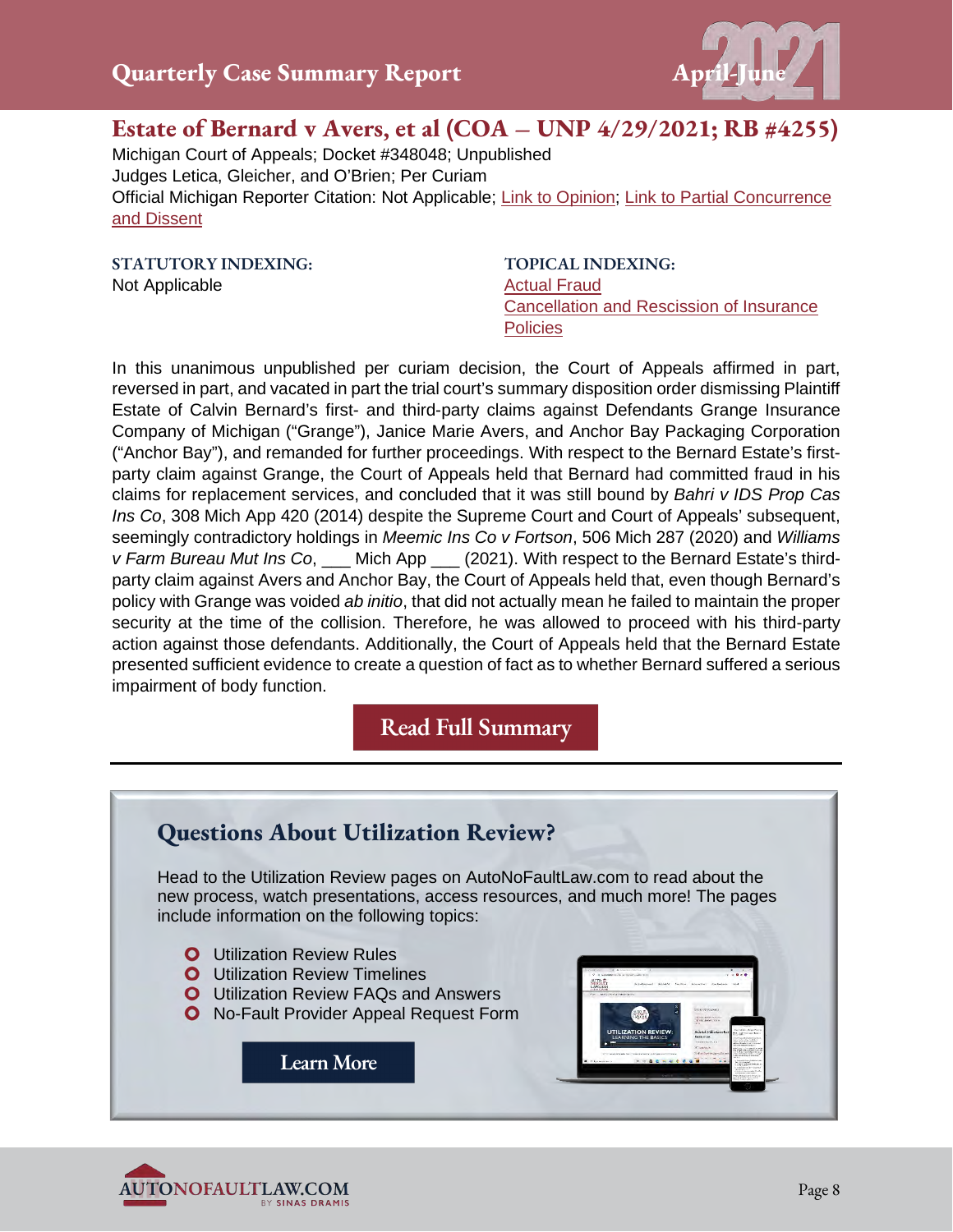

## **Smith v Buerkel (COA – UNP 4/29/2021; RB #4254)**

Michigan Court of Appeals; Docket #349874, 350274; Unpublished Judges O'Brien, Stephens, and Boonstra; Per Curiam Official Michigan Reporter Citation: Not Applicable; [Link to Opinion](https://autonofaultlaw.com/digital-library/images/Smith_v_Buerkel.PDF)

#### **STATUTORY INDEXING:**

**TOPICAL INDEXING:** Not Applicable

[Determining Serious Impairment of Body](https://www.autonofaultlaw.com/digital-library/index.php?option=com_content&view=article&id=912)  [Function As a Matter of Law \(McCormick](https://www.autonofaultlaw.com/digital-library/index.php?option=com_content&view=article&id=912)  [Era: 2010 – Present\) \[§3135\(2\)\]](https://www.autonofaultlaw.com/digital-library/index.php?option=com_content&view=article&id=912) [General Ability / Normal Life](https://www.autonofaultlaw.com/digital-library/index.php?option=com_content&view=article&id=916) Element of [Serious Impairment \(McCormick Era: 2010](https://www.autonofaultlaw.com/digital-library/index.php?option=com_content&view=article&id=916)  [– present\) \[§3135\(5\)\\*\\*\]](https://www.autonofaultlaw.com/digital-library/index.php?option=com_content&view=article&id=916) [Trial Procedure Issues \[§3135\]](https://www.autonofaultlaw.com/digital-library/index.php?option=com_content&view=article&id=160)

In this unanimous unpublished per curiam opinion, the Court of Appeals affirmed the judgment entered in Plaintiff Leon Smith's third-party action against Defendant Patsy Buerkel after a jury trial, as well as the trial court's award of case evaluation sanctions against Buerkel. The Court of Appeals held that the trial court did not err in granting Smith's motion for directed verdict on the issues of whether he suffered a serious impairment of body function and causation, and that the trial court did not err in awarding Smith case evaluation sanctions against Buerkel.

**[Read Full Summary](https://www.autonofaultlaw.com/digital-library/index.php/case-summaries/5226-smith-v-buerkel-4-29-2021-michigan-court-of-appeals)**

## **Smith, et al v Auto Club Group, et al (COA – UNP 4/29/2021; RB #4250)**

Michigan Court of Appeals; Docket #352662; Unpublished Judges Gleicher, Borrello, and Swartzle; Per Curiam Official Michigan Reporter Citation: Not Applicable; [Link to Opinion](https://autonofaultlaw.com/digital-library/images/Smith_et_al_v._Auto_Club_Group_et_al.PDF)

| <b>STATUTORY INDEXING:</b> | <b>TOPICAL INDEXING:</b>                 |
|----------------------------|------------------------------------------|
| Not Applicable             | Cancellation and Rescission of Insurance |
|                            | <b>Policies</b>                          |

In this unanimous unpublished per curiam opinion, the Court of Appeals affirmed a final judgment entered in Plaintiff Latrice Smith's first-party action against Defendant Auto Club Group ("Auto Club"). After Smith was injured in a motor vehicle collision, Auto Club sought to rescind her policy by sending her a letter of rescission and refunding her premium through an electronic funds transfer. Smith set the refund aside and did not use the funds, instead filing the underlying action against Auto Club for unpaid no-fault PIP benefits. Auto Club moved for summary disposition, arguing that Smith consented to the rescission because she received the premium refund and did not return it to Auto Club. The Court of Appeals disagreed, holding that reasonable minds could differ on the issue of whether Smith consented to the rescission based on the fact that she did not use the money refunded to her.

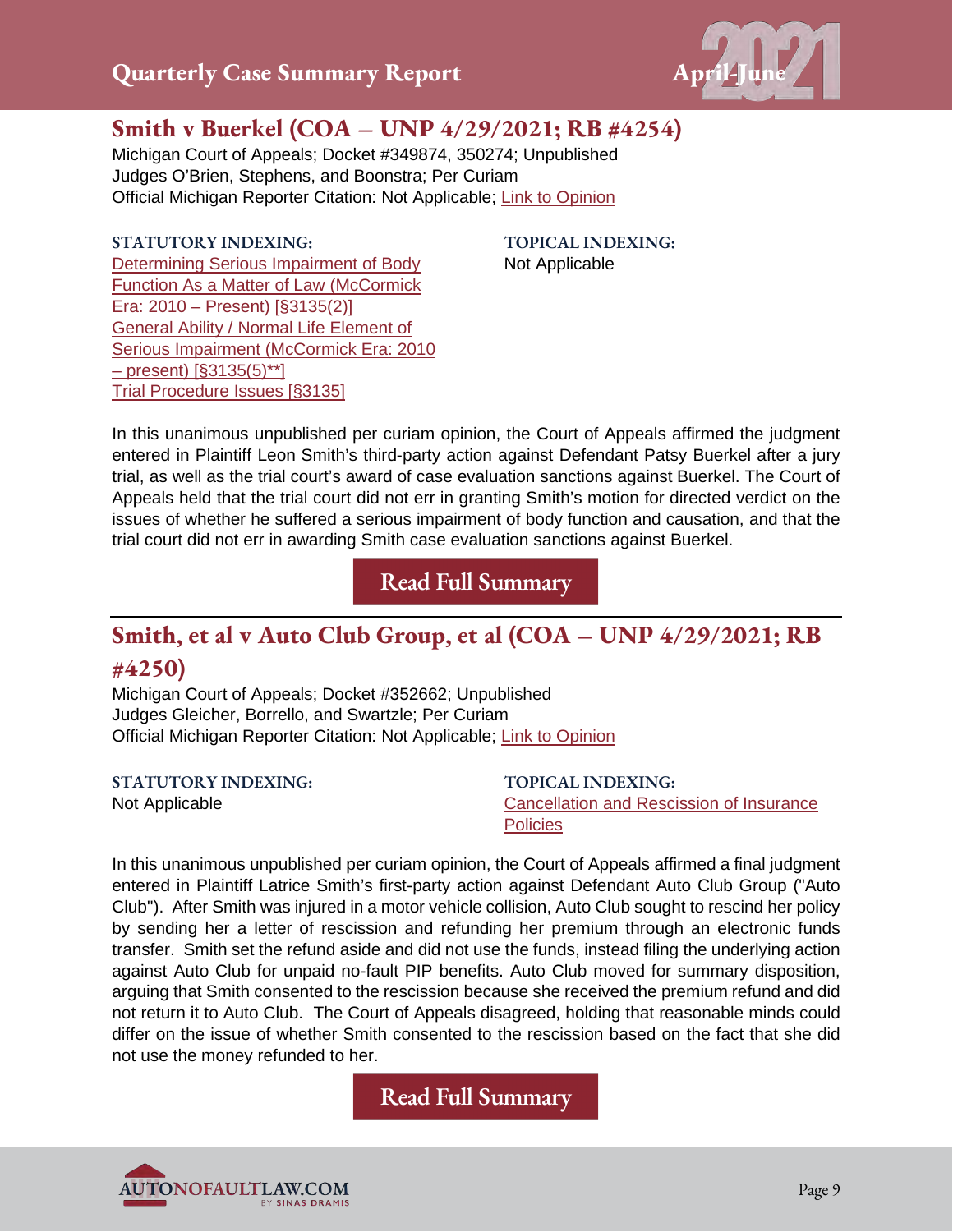

## **Salinas v Hayes, et al (COA – UNP 5/6/2021; RB #4259)**

Michigan Court of Appeals; Docket #353882; Unpublished Judges Gleicher, Borrello, and Swartzle; Per Curiam Official Michigan Reporter Citation: Not Applicable; [Link to Opinion](https://autonofaultlaw.com/digital-library/images/pdf/Opinions-2021/5258_Salinas_v_Hayes_et_al_.PDF)

**STATUTORY INDEXING:** [Objective Manifestation Element of Serious](https://autonofaultlaw.com/digital-library/index.php?option=com_content&view=article&id=924)  [Impariment \(McCormick Era: 2010 –](https://autonofaultlaw.com/digital-library/index.php?option=com_content&view=article&id=924)  [Present\) \[§3135\(5\)\\*\\*\]](https://autonofaultlaw.com/digital-library/index.php?option=com_content&view=article&id=924) [Causation Issues \[§3135\]](https://autonofaultlaw.com/digital-library/index.php?option=com_content&view=article&id=158)

**TOPICAL INDEXING:** Not Applicable

In this unanimous unpublished per curiam decision, the Court of Appeals reversed the trial court's summary disposition order dismissing Plaintiff Fransisco Salinas's third-party action against Defendants Joanne Hayes and Michigan Millers Mutual Insurance Company ("MMMIC"), and remanded for further proceedings. The Court of Appeals held that Salinas presented sufficient evidence to create a question of fact as to whether the subject motor vehicle collision caused him to suffer an objectively manifested impairment, and that the trial court erred in weighing the evidence and disregarding Salinas's experts' testimonies in favor of MMMIC's experts' testimonies on a motion for summary disposition.

**[Read Full Summary](https://www.autonofaultlaw.com/digital-library/index.php/case-summaries/5258-salinas-v-hayes-et-al-michigan-court-of-appeals)**

#### **Wilmore-Moody v Zakir, et al (UNP – COA 5/6/2021; RB # 4260)**

Michigan Court of Appeals; Docket #352411; Unpublished Judges Gleicher, Borrello, and Swartzle; Per Curiam Official Michigan Reporter Citation: Not Applicable; [Link to Opinion](https://autonofaultlaw.com/digital-library/images/pdf/Opinions-2021/5256_Wilmore-Moody_v_Zakir_et_al_1.PDF)

| <b>STATUTORY INDEXING:</b>                | <b>TOPICAL INDEXING:</b>                 |
|-------------------------------------------|------------------------------------------|
| Disqualification of Uninsured Owners /    | Fraud/Misrepresentation                  |
| Operators for Noneconomic Loss [§3135(2)] | Cancellation and Rescission of Insurance |
|                                           | <b>Policies</b>                          |

In this unanimous unpublished per curiam decision, the Court of Appeals affirmed the trial court's summary disposition order dismissing Plaintiff Adora Wilmore-Moody's first-party action against Defendant Everest National Insurance Company ("Everest"), but reversed the trial court's summary disposition order dismissing Wilmore-Moody's third-party action against Defendant Mohammed Zakir. The Court of Appeals held that the trial court was justified in rescinding Wilmore-Moody's automobile insurance policy with Everest based on fraudulent statements Wilmore-Moody made in procuring the policy. The Court of Appeals also held, however, that permitting Everest to rescind the policy ab initio did not "alter the past" and mean that Wilmore-Moody did not actually have insurance at the time of the collision. In other words, she was not actually an uninsured person at the time of the collision for purposes of MCL 500.3135(2)(c), and therefore not barred from pursuing her third-party claim against Zakir.

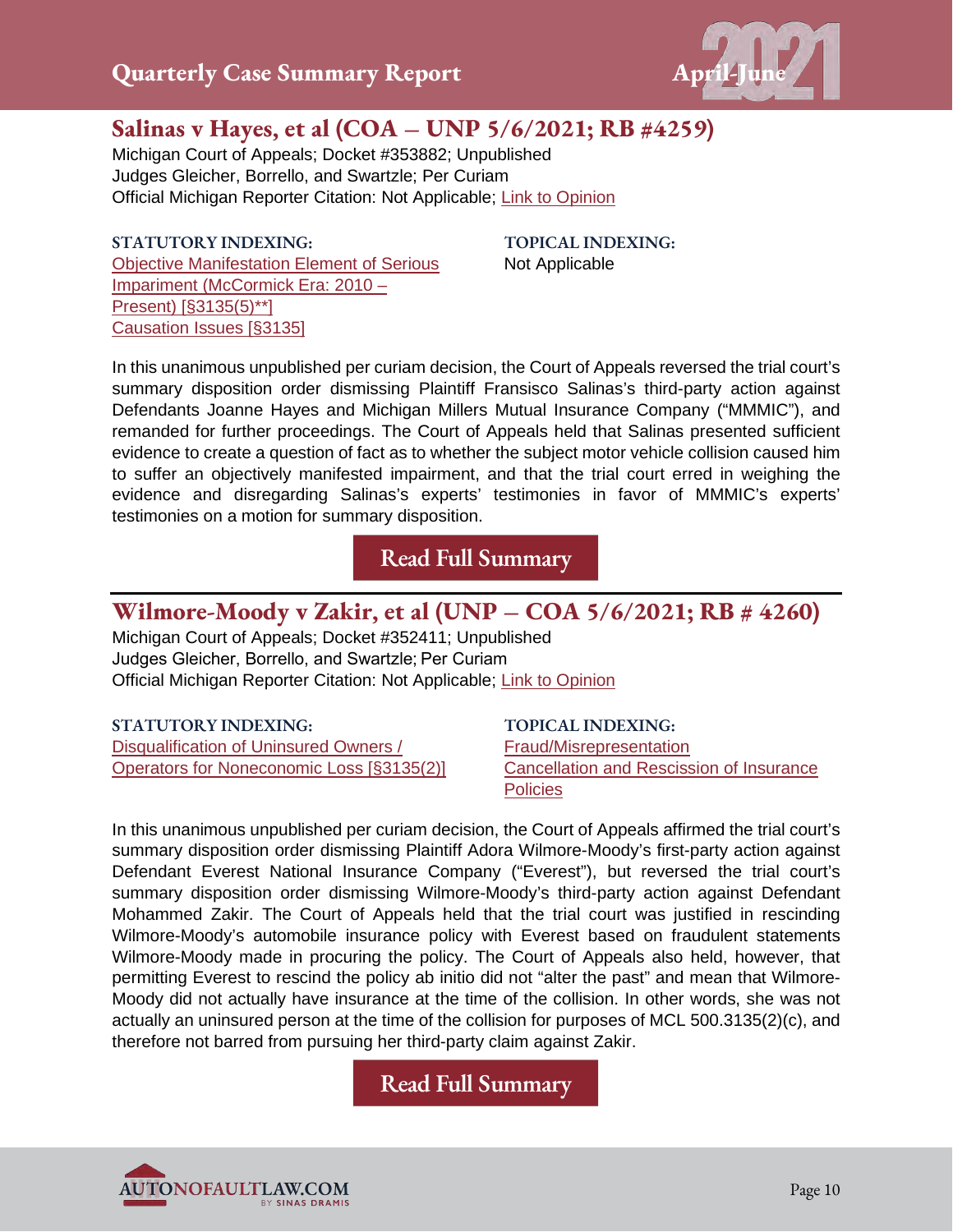

## **Advance Pain Care, PLLC v Trumbull Ins Co (COA – UNP 5/13/2021; RB #4261)**

Michigan Court of Appeals; Docket #353991; Unpublished Judges Kelly, Servitto, and Leticia; Per Curiam Official Michigan Reporter Citation: Not Applicable; [Link to Opinion](https://autonofaultlaw.com/digital-library/images/pdf/Opinions-2021/4261-Advance_Pain_Care_PLLC_v_Trumbull_Ins_Co.PDF)

#### **STATUTORY INDEXING:**

[§500.3112: Payees of PIP Benefits \(Service](https://www.autonofaultlaw.com/digital-library/index.php?option=com_content&view=article&id=250)  [Providers as Payees\)](https://www.autonofaultlaw.com/digital-library/index.php?option=com_content&view=article&id=250)

**TOPICAL INDEXING:**  [Assignments of Benefits - Validity and](https://autonofaultlaw.com/digital-library/index.php?option=com_content&view=article&id=4863)  **[Enforceability](https://autonofaultlaw.com/digital-library/index.php?option=com_content&view=article&id=4863)** 

In this unanimous unpublished per curiam opinion, the Court of Appeals affirmed the trial court's summary disposition order in favor of Defendant Trumbull Insurance Company ("Trumbull") on the issue of assignment enforceability. The Court of Appeals held that Plaintiff Advance Pain Care, PLLC ("Advance Pain") failed to properly put Trumbull on notice of its assigned rights by providing only bills for services.

**[Read Full Summary](https://www.autonofaultlaw.com/digital-library/index.php/case-summaries/5227-advance-pain-care-pllc-v-trumbull-ins-co-5-13-2021-michigan-court-of-appeals)**

## **Baum v Auto-Owners Ins Co, et al, (COA – UNP 5/20/2021; RB**

#### **#4262)**

Michigan Court of Appeals; Docket #352763; Unpublished Judges Murray, Kelly, and Stephens; Per Curiam Official Michigan Reporter Citation: Not Applicable; [Link to Opinion](https://autonofaultlaw.com/digital-library/images/pdf/Opinions-2021/5230-baum-v-auto-owners-ins-co-et-al.PDF)

#### **STATUTORY INDEXING:**

[Work Loss Benefits: Mitigation Requirement](https://www.autonofaultlaw.com/digital-library/index.php?option=com_content&view=article&id=137)  [\[§3107\(1\)\(b\)\]](https://www.autonofaultlaw.com/digital-library/index.php?option=com_content&view=article&id=137)

**TOPICAL INDEXING:**  [Fraud/Misrepresentation](https://www.autonofaultlaw.com/digital-library/index.php?option=com_content&view=article&id=1869)

In this unanimous unpublished  per curiam  decision, the Court of Appeals affirmed the trial court's summary disposition order dismissing Plaintiff James Baum's first-party action against Defendant Home-Owners Insurance Company ("Home-Owners"). After the subject motor vehicle collision, Baum sought work-loss benefits from Home-Owners, testifying that he was temporarily laid off at the time of the collision. Home-Owners argued that Baum's testimony constituted fraud and justified voidance of the subject policy, highlighting an affidavit from Baum's supervisor in which his supervisor averred that Baum had been permanently laid off at the time of the crash. The Court of Appeals held, however, that a question of fact existed as to whether Baum was ever actually notified of his being permanently laid off, and therefore whether his misrepresentation was made knowingly. The Court affirmed the trial court's summary disposition order in favor of Home-Owners anyways, however, holding that Baum failed to mitigate his damages and seek out new employment despite being cleared to do so.

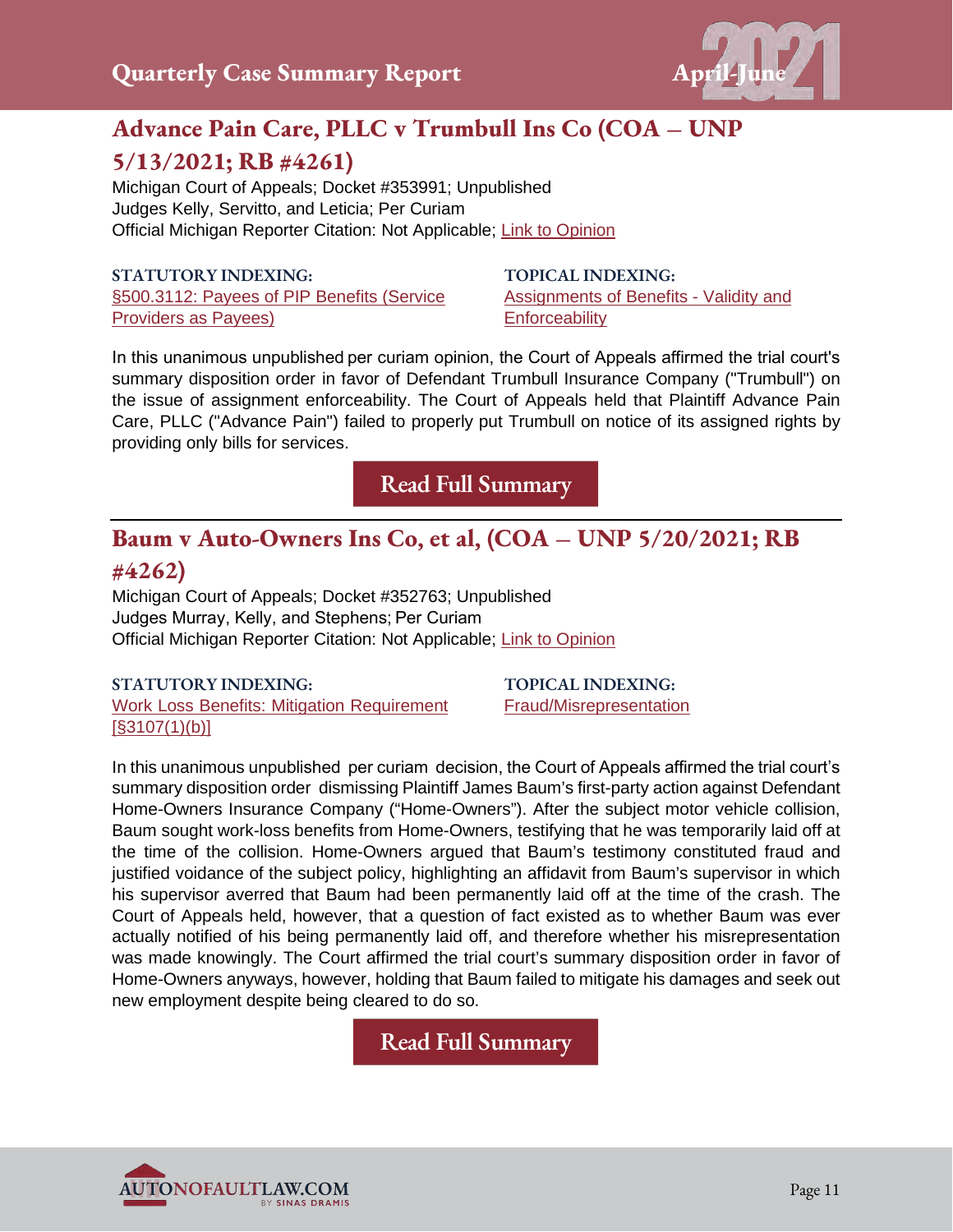

## **Estate of Woolen, et al v City of Detroit (COA – UNP 5/20/2021; RB #4265)**

Michigan Court of Appeals; Docket #351921; Unpublished  Judges Ronayne Krause, Riordan, and O'Brien; Per Curiam  Official Michigan Reporter Citation: Not Applicable; [Link to Opinion](https://autonofaultlaw.com/digital-library/images/pdf/Opinions-2021/5235_Estate_of_Woolen_et_al_v_City_of_Detroit_et_al.PDF)

**STATUTORY INDEXING:**  Not Applicable

**TOPICAL INDEXING:**  [Motor-Vehicle Exception to Governmental](https://autonofaultlaw.com/digital-library/autonofaultlaw.com/digital-library/index.php?option=com_content&view=article&id=4860)  [Tort Liability Act](https://autonofaultlaw.com/digital-library/autonofaultlaw.com/digital-library/index.php?option=com_content&view=article&id=4860) [Sudden Emergency Doctrine](https://autonofaultlaw.com/digital-library/autonofaultlaw.com/digital-library/4991-ti-ti-sudden-emergency-doctrine)

In this unanimous unpublished per curiam decision, the Court of Appeals affirmed the trial court's denial of Defendant City of Detroit's motion for summary disposition, in which the City sought to dismiss Plaintiff Estate of Robert Woolen's third-party action against it. The Court of Appeals held that a question of fact existed as to whether the Woolen Estate's lawsuit implicated the motor vehicle exception to governmental immunity. More specifically, the Court held that a question of fact existed as to whether the City of Detroit's bus driver acted negligently in abruptly braking and changing lanes in order to allegedly avoid hitting a motor vehicle that pulled out in front of him. The Court also held, based on the facts of the case, that a question of fact existed as to whether the "sudden emergency doctrine" barred the Woolen Estate's cause of action.



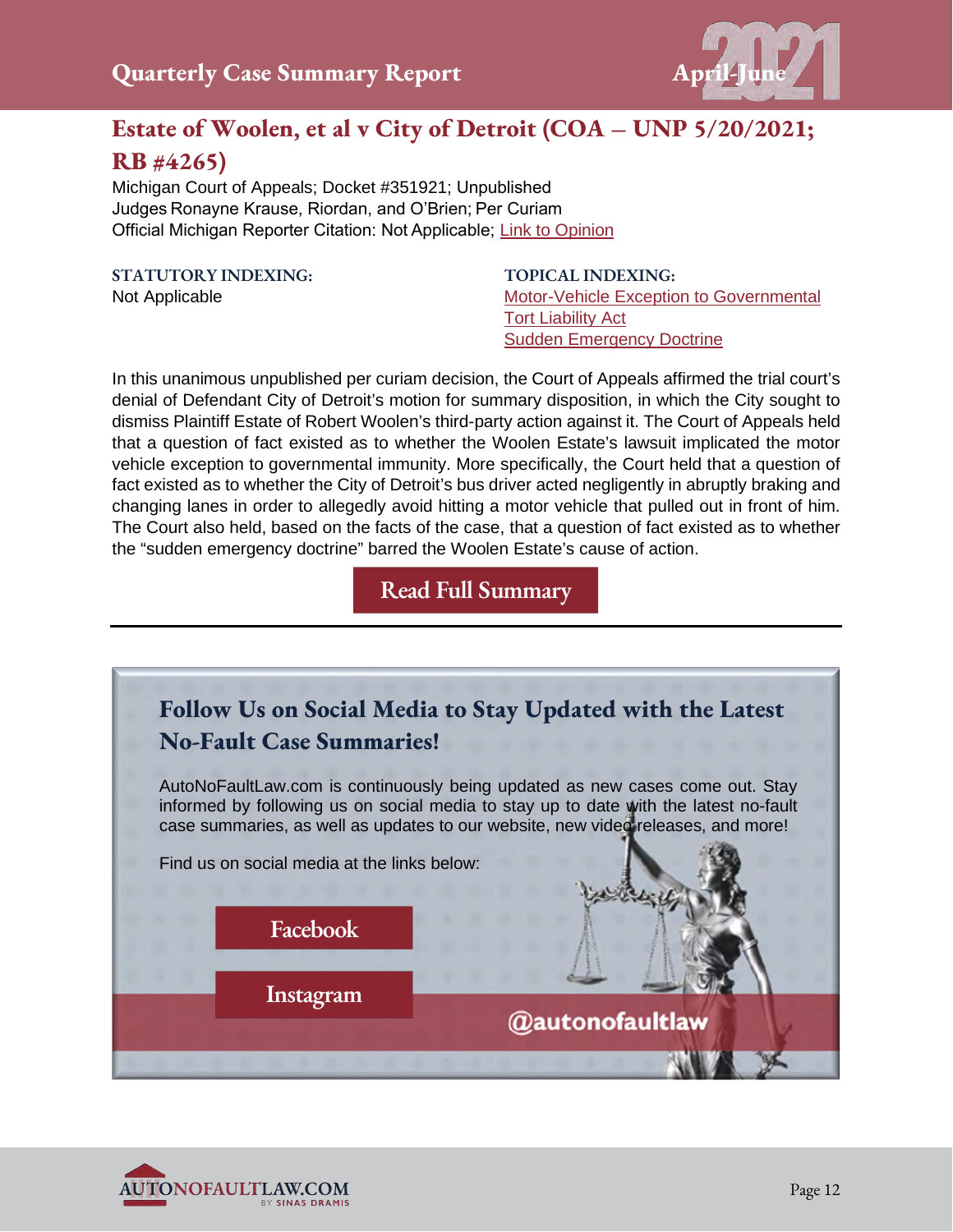

## **Estate of Baldwin, et al v Estate of Davies, et al (COA – UNP 5/20/2021; RB #4264)**

Michigan Court of Appeals; Docket #353852; Unpublished  Judges Tukel, Servitto, and Rick; Per Curiam Official Michigan Reporter Citation: Not Applicable; [Link to Opinion](https://autonofaultlaw.com/digital-library/images/pdf/Estate_of_Baldwin_et_al_v_Estate_of_Davies_et_al.PDF)

**STATUTORY INDEXING:**

Not Applicable

**TOPICAL INDEXING:** [Collateral Estoppel and Res Judicata](https://autonofaultlaw.com/digital-library/index.php?option=com_content&view=article&id=859) [Motor Vehicle Code \(Definition of Owner\)](https://autonofaultlaw.com/digital-library/index.php?option=com_content&view=article&id=882)  [\(MCL 257.37\) \(MCL 257.401a\)](https://autonofaultlaw.com/digital-library/index.php?option=com_content&view=article&id=882)

In this unanimous unpublished per curiam decision, the Court of Appeals affirmed the trial court's summary disposition order dismissing Plaintiff Estate of Lamereo Baldwin's negligence action against Defendants Tom Davies Seamless Gutters ("TDSG") and the Estate of Tom Davies. The Court of Appeals held first that TDSG had no ownership interest in the motor vehicle involved in the collision, as the insurance policy that covered the vehicle had been transferred to a different entity almost a year prior to the collision. Therefore, TDSG could not be sued under the Michigan's owner liability statute, MCL 257.401. The Court of Appeals held second that the Baldwin Estate could not proceed with its negligent entrustment action against the Davies Estate because it had previously sued Farm Bureau, the insurer of the motor vehicle and Davies's new corporation, which was named on the policy covering the vehicle, in a separate negligence action based on the same facts. That case was dismissed after an order of summary disposition was entered in Farm Bureau's favor, and since Farm Bureau was a privy of the Davies Estate and the same issues raised in the instant action could have been raised in the first action against Farm Bureau, the instant action was barred by the doctrine of res judicata.

**[Read Full Summary](https://www.autonofaultlaw.com/digital-library/index.php/case-summaries/5233-estate-of-baldwin-et-al-v-estate-of-davies-et-al-michigan-court-of-appeals)**

## **Ferndale Rehab Ctr, et al v Allstate Ins Co (COA – UNP**

#### **5/20/2021; RB #4266)**

Michigan Court of Appeals; Docket #351478; Unpublished Judges Kelly, Servitto, and Letica; Per Curiam Official Michigan Reporter Citation: Not Applicable, [Link to Opinion](https://autonofaultlaw.com/digital-library/images/pdf/Opinions-2021/5234-ferndale-rehab-ctr-et-al-v-allstate-ins-co-5-20-2021-michigan-court-of-appeals.PDF)

#### **STATUTORY INDEXING:**  [Fraudulent Insurance Acts \[§3173a\]](https://autonofaultlaw.com/digital-library/index.php?option=com_content&view=article&id=5204)

**TOPICAL INDEXING:** [Fraud/Misrepresentation](https://autonofaultlaw.com/digital-library/index.php?option=com_content&view=article&id=1869)  [Evidentiary Issues](https://www.autonofaultlaw.com/digital-library/index.php?option=com_content&view=article&id=1630)

In this unanimous unpublished per curiam opinion, the Court of Appeals affirmed the trial court's summary disposition order dismissing Plaintiff Ferndale Rehabilitation Center's ("FRC") first-party lawsuit against Defendant Allstate Insurance Company ("Allstate"). The Court of Appeals held that FRC's assignor, Tommie Thomas, committed fraud in his application for no-fault PIP benefits through the Michigan Assigned Claims Plan, and that his claims for benefits—and FRC's claims as his assignee—were therefore barred by MCL 500.3173a.

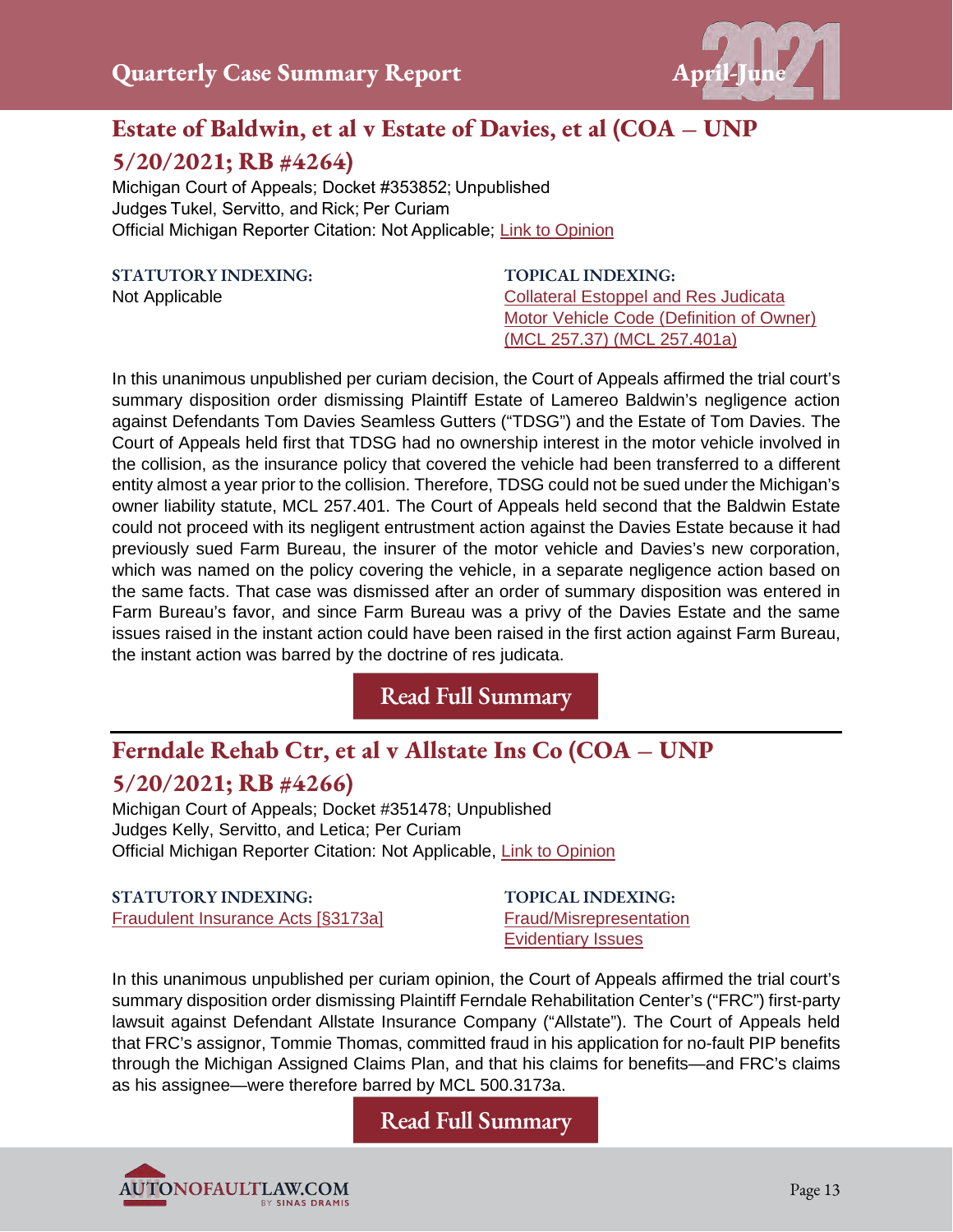

## **Jones v Suburban Mobility Auth for Regional Transp (COA – UNP 5/20/2021; RB #4267)**

Michigan Court of Appeals; Docket #353745; Unpublished Judges Markey, Kelly, and Swartzle; Per Curiam Official Michigan Reporter Citation: Not Applicable; Link to [Opinion](https://autonofaultlaw.com/digital-library/images/pdf/Opinions-2021/5235-jones-v-suburban-mobility-auth-for-regional-transp-5-20-2021-michigan-court-of-appeals.PDF)

**STATUTORY INDEXING:** 

Not Applicable

**TOPICAL INDEXING:**  [Motor-Vehicle Exception to Governmental](https://www.autonofaultlaw.com/digital-library/index.php?option=com_content&view=article&id=4860)  [Tort Liability Act](https://www.autonofaultlaw.com/digital-library/index.php?option=com_content&view=article&id=4860) 

In this unanimous unpublished per curiam decision, the Court of Appeals affirmed the trial court's denial of Defendant Suburban Mobility Authority for Regional Transportation's ("SMART") motion for summary disposition, in which SMART sought dismissal of Plaintiff Edward Jones's third-party lawsuit against it on governmental immunity grounds. The Court of Appeals, while noting the general rule that bus drivers are not required to wait until patrons reach their seats before accelerating, held that a question of fact existed as to whether Jones's status as an elderly, physically compromised individual constituted a "special and apparent reason" why SMART's bus driver should have waited until Jones reached his seat before accelerating, and whether, therefore, the bus driver's failure to do so was negligence as a matter of law. Additionally, the Court of Appeals held that a question of fact existed as to whether the bus driver acted negligently by taking her eyes off the road and attending to the operation of the fare machine at the front of the bus while actively driving down the roadway.

**[Read Full Summary](https://www.autonofaultlaw.com/digital-library/index.php/case-summaries/5235-5235-jones-v-suburban-mobility-auth-for-regional-transp-5-20-2021-michigan-court-of-appeals)**

## **Collinson v Meemic Ins Co (COA - UNP 5/20/2021; RB #4263)**

Michigan Court of Appeals; Docket #351466; Unpublished Judges Stephens, Servitto, and Letica; Per Curiam Official Michigan Reporter Citation: Not Applicable, [Link to Opinion](https://autonofaultlaw.com/digital-library/images/pdf/Opinions-2021/5231collinson-v-meemic-ins-co-5-20-2021-michigan-court-of-appeals.PDF)

**STATUTORY INDEXING:** [Children as Dependents \[§3110\(1\)\]](https://autonofaultlaw.com/digital-library/index.php?option=com_content&view=article&id=242) [Dependents in Other Scenarios \[§3110\(2\)\]](https://www.autonofaultlaw.com/digital-library/index.php?option=com_content&view=article&id=243) **TOPICAL INDEXING:** Not Applicable

In this unanimous unpublished per curiam opinion, the Court of Appeals affirmed the trial court's summary disposition order dismissing Plaintiff Michael Collinson's first-party action for survivor's loss benefits after his mother, Janice Collinson, was killed in a fatal car crash. The Court of Appeals held that Collinson, who was 26 years old at the time of Janice Collinson's death, was not physically or mentally incapacitated from earning, and therefore not a conclusively presumed dependent for purposes of the no-fault act. Furthermore, the Court of Appeals held that the facts regarding Plaintiff's inability to maintain employment and earn his own income as they existed at the time of Janice Collinson's death did not support a finding that Michael Collinson was her dependent under MCL 500.3110.

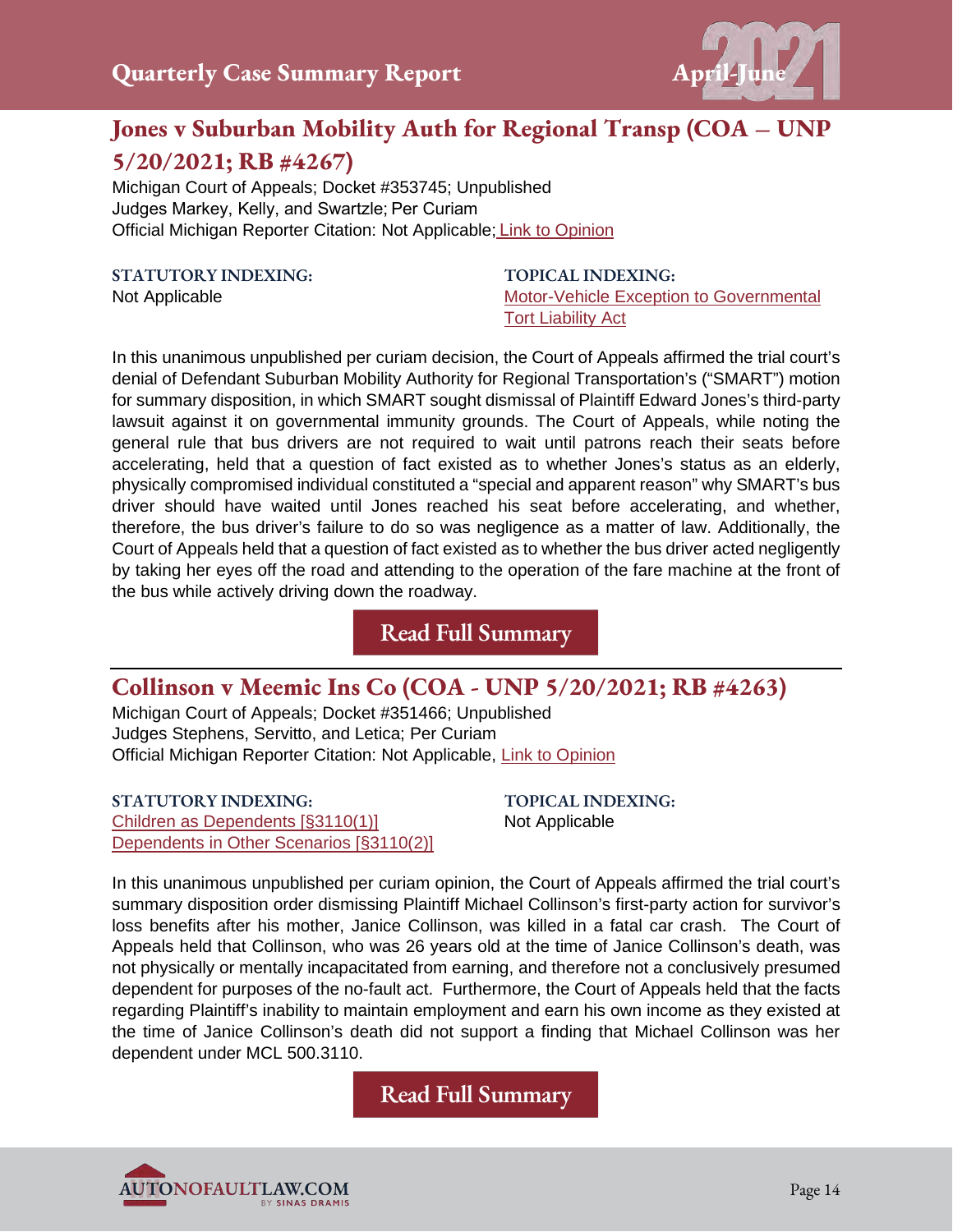

## **Lippett v Cincinnati Ins Co, et al (COA – UNP 5/20/2021; RB #4269)**

Michigan Court of Appeals; Docket #352373; Unpublished  Judges Ronayne Krause, Riordan, and O'Brien; Per Curiam  Official Michigan Reporter Citation: Not Applicable; [Link to Opinion](https://autonofaultlaw.com/digital-library/images/pdf/Opinions-2021/5239_Lippett_et_al_v_Cincinnati_Ins_Co_et_al.PDF)

#### **STATUTORY INDEXING:**  [General/Miscellaneous \[§500.3105\]](https://autonofaultlaw.com/digital-library/index.php?option=com_content&view=article&id=183)

#### **TOPICAL INDEXING:**  [Discovery Sanctions in First-Party Cases](https://www.autonofaultlaw.com/digital-library/4964-ti-discovery-sanctions-in-first-party-cases)

In this unanimous unpublished per curiam decision, the Court of Appeals reversed the trial court's summary disposition order dismissing Plaintiff Denise Darnell Lippett's first-party action against Defendant Cincinnati Insurance Company ("Cincinnati"), affirmed the trial court's summary disposition order dismissing Lippett's uninsured motorist claim against Cincinnati, and affirmed the trial court's grant of Defendant Auto-Owners Insurance Company's ("Auto-Owners") motion to dismiss Lippett's action against Auto-Owners. The Court of Appeals held, with respect to Cincinnati's motion for summary disposition as to Lippett's claims for no-fault PIP benefits, that the trial court erred by ruling that Lippett could only recover for the injuries that she explicitly listed on her original application for benefits after the subject motor vehicle collision, and remanded for further proceedings regarding the evidence that established Lippett may have sustained injuries in addition to those listed on her original application. MCL 500.3105(1) provides that an injured person can recover for any injuries that arise out of the ownership, operation, maintenance, or use of a motor vehicle as a motor vehicle, and there is nothing in the statute that says an injured person can only recover for the injuries she explicitly enumerates in her original application for benefits. With respect to Lippett's uninsured motorist claim against Cincinnati, the Court of Appeals held that the trial court did not err in ruling that Lippett failed to produce sufficient evidence that the other drivers involved in the subject collision were, in fact, uninsured, and that summary disposition for Cincinnati as to Lippett's UM claim was therefore properly granted. With respect to Auto-Owners, the Court of Appeals held that dismissal of Lippett's claim against Auto-Owners was warranted given Lippett's counsel's repeated, willful discovery violations.

**[Read Full Summary](https://autonofaultlaw.com/digital-library/index.php/case-summaries/5239-lippett-v-cincinnati-ins-co-et-al-michigan-court-of-appeals)**

**Have Questions About Michigan's No-Fault System?** 

Head to the No-Fault FAQs pages on AutoNoFaultLaw.com to get the answers you're looking for!

**[Visit No-Fault FAQs](https://autonofaultlaw.com/michigan-no-fault/)**

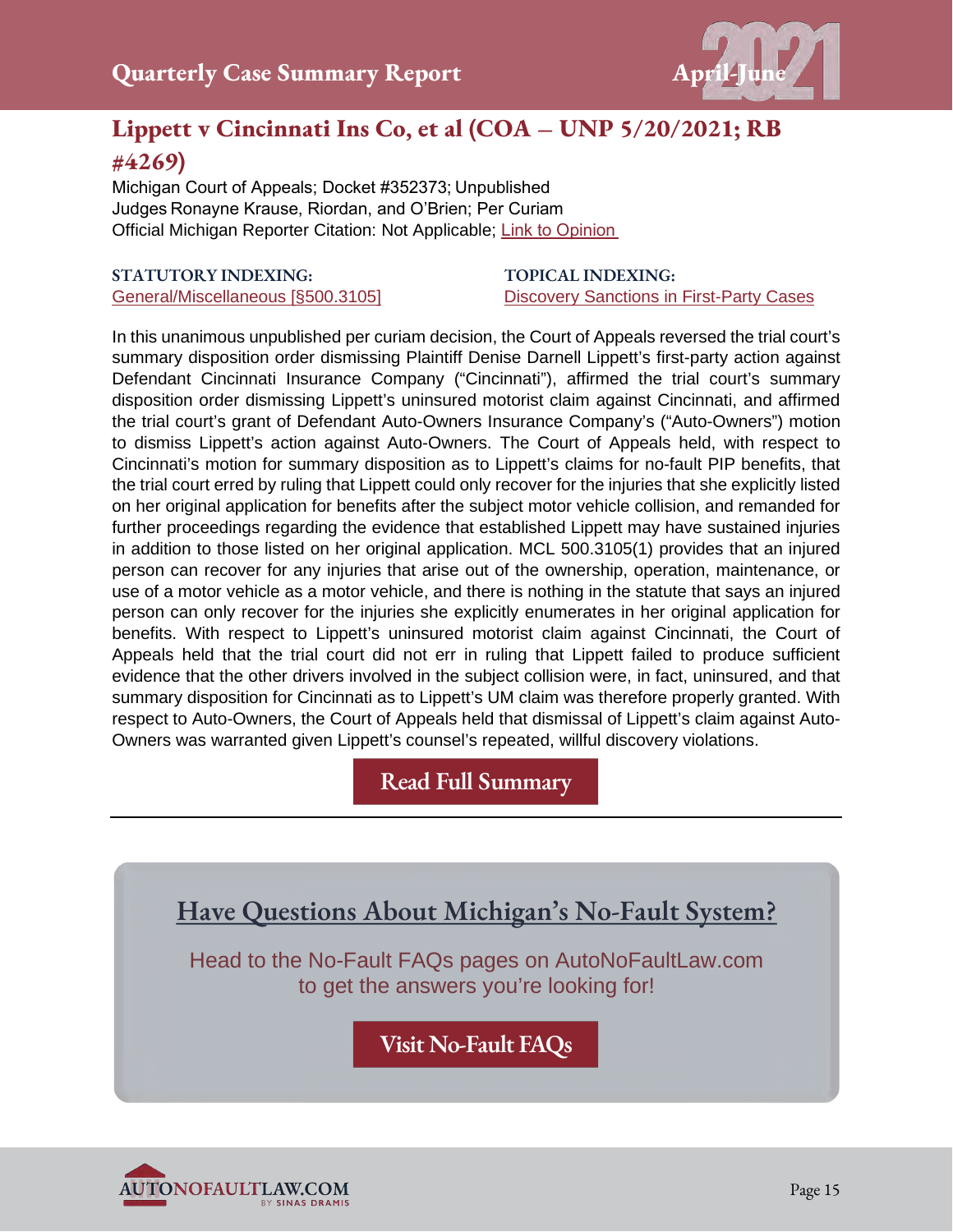

## **Lekli v Farm Bureau Ins of Mich, et al (COA – UNP 5/20/2021; RB**

#### **#4268)**

Michigan Court of Appeals; Docket #350942; Unpublished Judges Kelly, Servitto, and Letica; Per Curiam Official Michigan Reporter Citation: Not Applicable; [Link to Opinion](https://autonofaultlaw.com/digital-library/images/pdf/Opinions-2021/5237-Lekli_v_Farm_Bureau_Ins_of_Mich_et_al.PDF)

#### **STATUTORY INDEXING:**

[§500.3114 Priority Rules for Payment of PIP](https://autonofaultlaw.com/digital-library/index.php?option=com_content&view=article&id=103)  **[Benefits](https://autonofaultlaw.com/digital-library/index.php?option=com_content&view=article&id=103)** 

**TOPICAL INDEXING:** [Michigan Auto Insurance Placement Facility](https://autonofaultlaw.com/digital-library/index.php?option=com_content&view=article&id=879)  [– MCL 500.3301, Et Seq.](https://autonofaultlaw.com/digital-library/index.php?option=com_content&view=article&id=879)

In this unanimous unpublished per curiam decision, the Court of Appeals affirmed the trial court's summary disposition order dismissing Syrja Lekli's first-party action against Defendants Great American Insurance Company ("Great American"), Farm Bureau Mutual Insurance Company of Michigan ("Farm Bureau"), and the Michigan Automobile Insurance Placement Facility ("MAIPF"). The Court of Appeals held that Farm Bureau, the insurer of Lekli's personal vehicles, was properly dismissed from the case because Lekli was driving a vehicle owned by his employer, Pergjoni Transport ("Pergjoni"), at the time of the crash, and that the insurer of Pergjoni's vehicle, therefore, was the highest priority insurer pursuant to MCL 500.3114(1). The Court held that Great American was properly dismissed from the case because, although Great American was one of the insurers of Pergioni's vehicle, Great American's policy contained an enforceable trucking or business use exclusion. Notably, Lekli did not pursue benefits from or add the other insurer of Pergioni's vehicle, Hudson Insurance Company ("Hudson"), which presumably would have provided coverage. Furthermore, regarding the MAIPF, the Court of Appeals held that to whatever extent MAIPF should have remained in the case, Lekli's attorney explicitly waived keeping the MAIPF in the case once an insurer of higher priority could be identified, which occurred when the trial court determined Hudson was such an insurer, even though Lekli had not pursued benefits through Hudson.

**[Read Full Summary](https://www.autonofaultlaw.com/digital-library/index.php/case-summaries/5237-5237-lekli-v-farm-bureau-ins-of-mich-et-al-5-20-2021-rb-4268-michigan-court-of-appeals)**

## **Wilson v Titan Ins Co, et al (UNP – COA 5/27/2021; RB #4273)**

Michigan Court of Appeals; Docket #353278; Unpublished Judges Markey, Kelly, and Swartzle; Per Curiam Official Michigan Reporter Citation: Not Applicable; [Link to Opinion;](https://autonofaultlaw.com/digital-library/images/pdf/Opinions-2021/5253_Wilson_v_Titan_Ins_Co_et_al.PDF) [Link to Concurrence](https://autonofaultlaw.com/digital-library/images/pdf/Opinions-2021/5253_Wilson_v_Titan_Ins_Co_et_al_concurrence.PDF)

**STATUTORY INDEXING:** [Fraudulent Insurance Acts \[§3173a\(2\)\]](https://autonofaultlaw.com/digital-library/index.php?option=com_content&view=article&id=5204) **TOPICAL INDEXING:** Not Applicable

In this unanimous unpublished per curiam decision (Swartzle, concurring), the Court of Appeals affirmed the trial court's summary disposition order dismissing Plaintiff Tamika Wilson's first-party action against Defendant Titan Insurance Company ("Titan"). The Court of Appeals held that Wilson was barred from seeking no-fault PIP benefits through the Michigan Assigned Claims Plan ("MACP") for injuries she sustained in the subject motor vehicle collision because she committed a fraudulent insurance act for purposes of MCL 500.3173a(2).

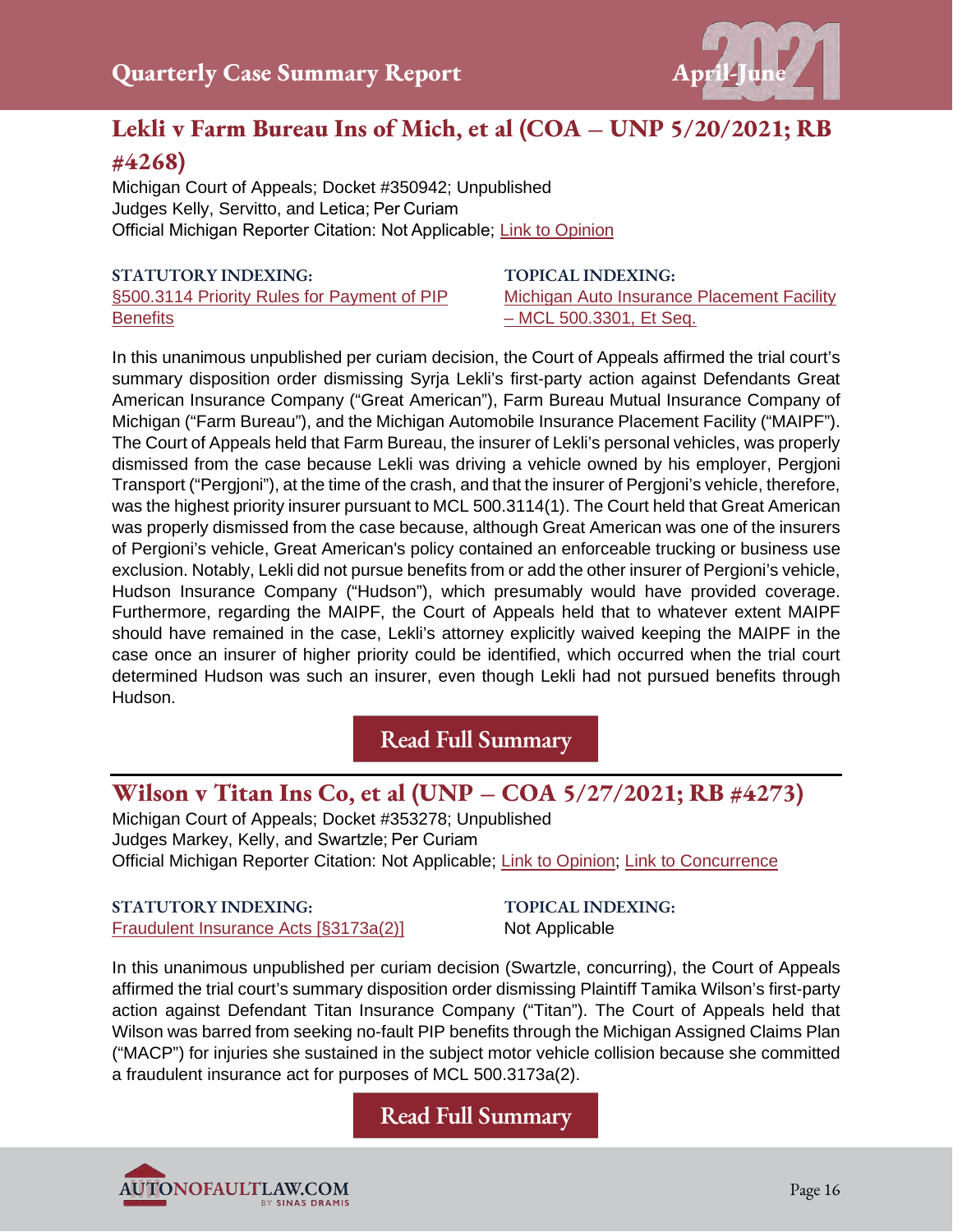

## **Schutt v Suburban Mobility Auth for Regional Transp, et al (COA – UNP 5/27/2021; RB #4272)**

Michigan Court of Appeals; Docket #347868; Unpublished Judges Redford, Meter, and O'Brien; Per Curiam Official Michigan Reporter Citation: Not Applicable; [Link to Opinion](https://autonofaultlaw.com/digital-library/images/pdf/Opinions-2021/5257_Schutt_v_Suburban_Mobility_Auth_for_Regional_Transp_et_al.PDF)

#### **STATUTORY INDEXING:**

Not Applicable

**TOPICAL INDEXING:** [Motor Vehicle Exception to Governmental](https://www.autonofaultlaw.com/digital-library/index.php?option=com_content&view=article&id=4860)  [Tort Liability Act](https://www.autonofaultlaw.com/digital-library/index.php?option=com_content&view=article&id=4860)

In this unanimous unpublished per curiam decision, the Court of Appeals reversed the trial court's denial of defendant Suburban Mobility Authority for Regional Transportation's (SMART) motion for summary disposition, in which SMART sought dismissal of Plaintiff August Schutt's third-party action against it. The Court of Appeals held that there was no evidence that the driver of the SMART bus on which Schutt was injured drove the bus in a negligent or grossly negligent manner merely by accelerating before Schutt sat down and braking for a yellow light.

**[Read Full Summary](https://www.autonofaultlaw.com/digital-library/index.php/case-summaries/5257-schutt-v-suburban-mobility-authority-for-regional-transportation-et-al-coa-unp-8-20-2020-rb-4129)**

## **Montpetit v Hopkins (COA - UNP 5/27/2021; RB #4274)**

Michigan Court of Appeals; Docket #353807; Unpublished Judges Cameron, Borrello, and Redford; Per Curiam  Official Michigan Reporter Citation: Not Applicable; [Link to Opinion](https://autonofaultlaw.com/digital-library/images/pdf/Opinions-2021/5236_Montpetit_v_Hopkins_michigan_court_of_appeals.PDF)

#### **STATUTORY INDEXING:**

[Objective Manifestation Element of Serious](https://autonofaultlaw.com/digital-library/index.php?option=com_content&view=article&id=924)  [Impairment \(McCormick Era: 2010 –](https://autonofaultlaw.com/digital-library/index.php?option=com_content&view=article&id=924)  [Present\) \[§3135\(5\)\\*\\*\]](https://autonofaultlaw.com/digital-library/index.php?option=com_content&view=article&id=924)  [General Ability / Normal Life Element of](https://autonofaultlaw.com/digital-library/index.php?option=com_content&view=article&id=916)  [Serious Impairment \(McCormick Era: 2010](https://autonofaultlaw.com/digital-library/index.php?option=com_content&view=article&id=916)  [– Present\) \[§3135\(5\)\\*\\*\]](https://autonofaultlaw.com/digital-library/index.php?option=com_content&view=article&id=916)

**TOPICAL INDEXING:** Not Applicable

In this unanimous unpublished per curiam decision, the Court of Appeals reversed the trial court's summary disposition order dismissing Plaintiff Darryl Lee Montepetit's third-party action against Defendant Chaz Allen Hopkins. The Court of Appeals held that Montpetit presented sufficient evidence to create a question of fact as to whether he satisfied the first and third prongs of the test for serious impairment of body function set forth in McCormick v Carrier, 487 Mich 180 (2010)—specifically, whether his alleged aggravation of his pre-existing neck and back injuries for which he received Social Security Disability before the subject collision constituted an objectively manifested impairment which further affected his general ability to lead his normal life.

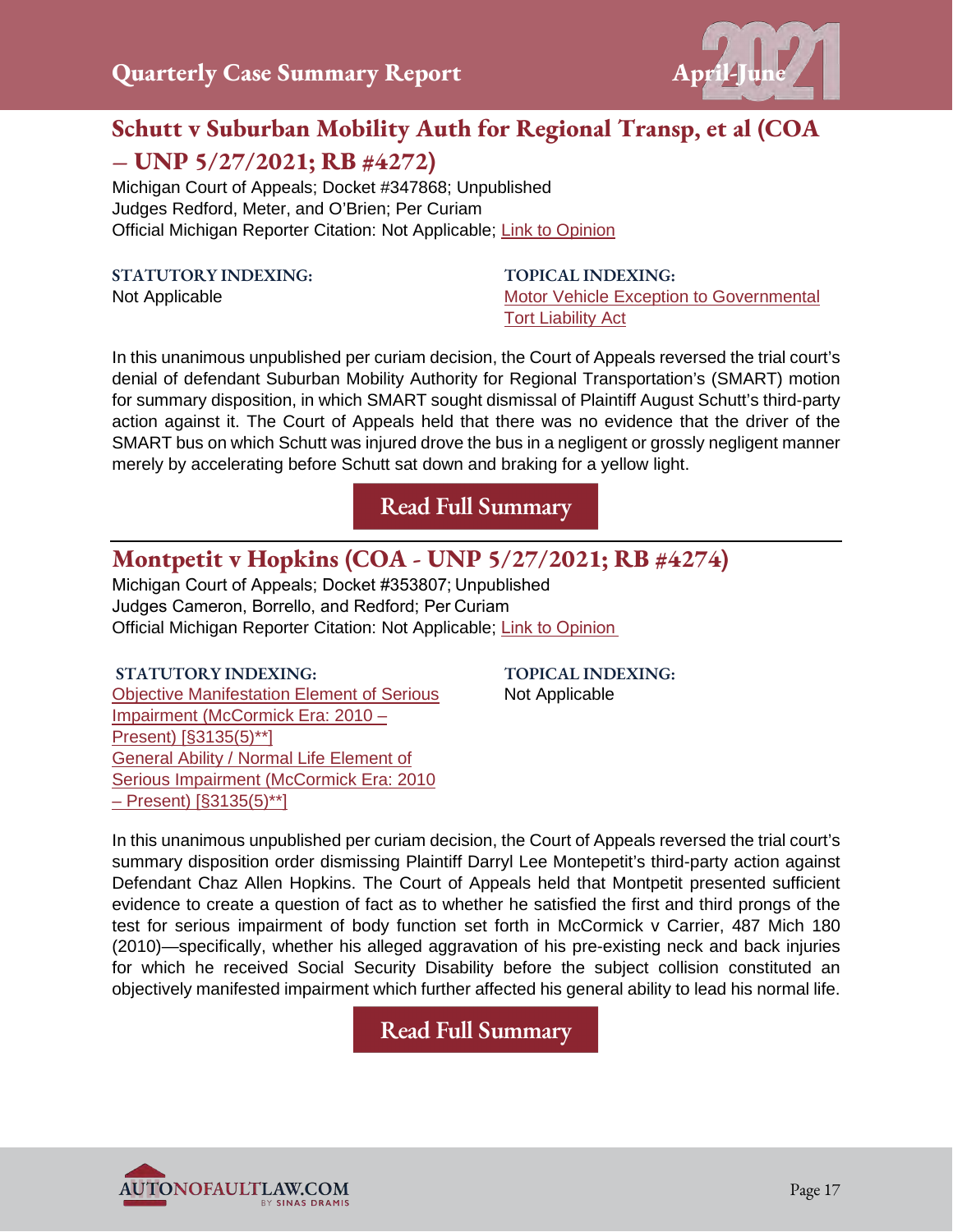

## **Bronner, et al v City of Detroit, et al (SC – PUB 5/27/2021; RB**

#### **#4271)**

Supreme Court of Michigan; Docket #160242; Published Judges McCormack, Zahra, Viviano, Bernstein, Clement, Cavanagh, and Welch Official Michigan Reporter Citation: Forthcoming; [Link to Opinion;](https://autonofaultlaw.com/digital-library/images/pdf/Opinions-2021/5259_Bronner_et_al_v_City_of_Detroit_et_al.pdf) [Link to COA](https://autonofaultlaw.com/digital-library/images/pdf/Opinions-2021/5048-bronner-v-city-of-detroit.PDF) Opinion

#### **STATUTORY INDEXING:**

Not Applicable

#### **TOPICAL INDEXING:** [Legislative Purpose and Intent](https://www.autonofaultlaw.com/digital-library/index.php?option=com_content&view=article&id=876)

In this 7-0 decision (Viviano concurring), the Michigan Supreme Court upheld an indemnification provision in a contract between Defendant City of Detroit ("City of Detroit" or "the City") and Defendant GFL Environmental USA Inc. ("GFL"). At issue in this case was an indemnification agreement between the City of Detroit and GFL, whereby GFL agreed to indemnify the City against any liabilities it incurred as a result of GFL or its employees' negligence. After a GFL garbage truck driver struck a City of Detroit bus and forced the City to have to pay PIP benefits to its passenger who was injured as a result of the collision, the City sought reimbursement of the PIP benefits paid to its injured passenger from GFL pursuant to the indemnification agreement. The Supreme Court held that the indemnification agreement was valid after examining the various appellate cases which address the enforceability of provisions in no-fault insurance contracts pertaining to matters not specifically covered in the no-fault act. Based on the reasoning of those cases, the Supreme Court held that the subject indemnification provision was enforceable because it did not conflict with any of the no-fault act's statutory sections or with the legislative purpose of the no-fault act, which the Court characterized as "to ensure that there is applicable insurance for accidents and that benefits get paid." Justice Viviano agreed with the result reached by the majority but argued that the indemnification agreement at issue was enforceable because it did not conflict with any of the statutory sections of the no-fault act and that the majority should not have focused on the legislative goals and purpose of the no-fault act.

**[Read Full Summary](https://www.autonofaultlaw.com/digital-library/index.php/case-summaries/5259-bronner-et-al-v-city-of-detroit-et-al-sc-pub-5-27-2021-rb-4271)**

## **LaTarte, et al v Harris (COA – UNP 6/3/2021; RB #4275)**

Michigan Court of Appeals; Docket #354486; Unpublished Judges Shapiro, Jansen, and Beckering ; Per Curiam Official Michigan Reporter Citation: Not Applicable; [Link to Opinion;](https://autonofaultlaw.com/digital-library/images/pdf/Opinions-2021/5242_LaTarte_v_Harris.PDF) [Link to Dissent](https://autonofaultlaw.com/digital-library/images/pdf/Opinions-2021/5242_LaTarte_v_Harris_dissent.PDF)

**STATUTORY INDEXING:** Not Applicable

**TOPICAL INDEXING:** [Motor-Vehicle Exception to Governmental](https://autonofaultlaw.com/digital-library/index.php?option=com_content&view=article&id=4860)  **[Tort Liability Act](https://autonofaultlaw.com/digital-library/index.php?option=com_content&view=article&id=4860)** 

In this 2-1 unpublished per curiam decision (Jansen, dissenting), the Court of Appeals affirmed the trial court's denial of Defendant Deshawn Harris's motion for summary disposition, in which Harris sought to dismiss Plaintiff Mary LaTarte's third-party lawsuit on governmental immunity grounds. The Court held that a question of fact existed as to whether Harris, a Saginaw City police officer, acted with gross negligence in causing the subject motor vehicle collision.

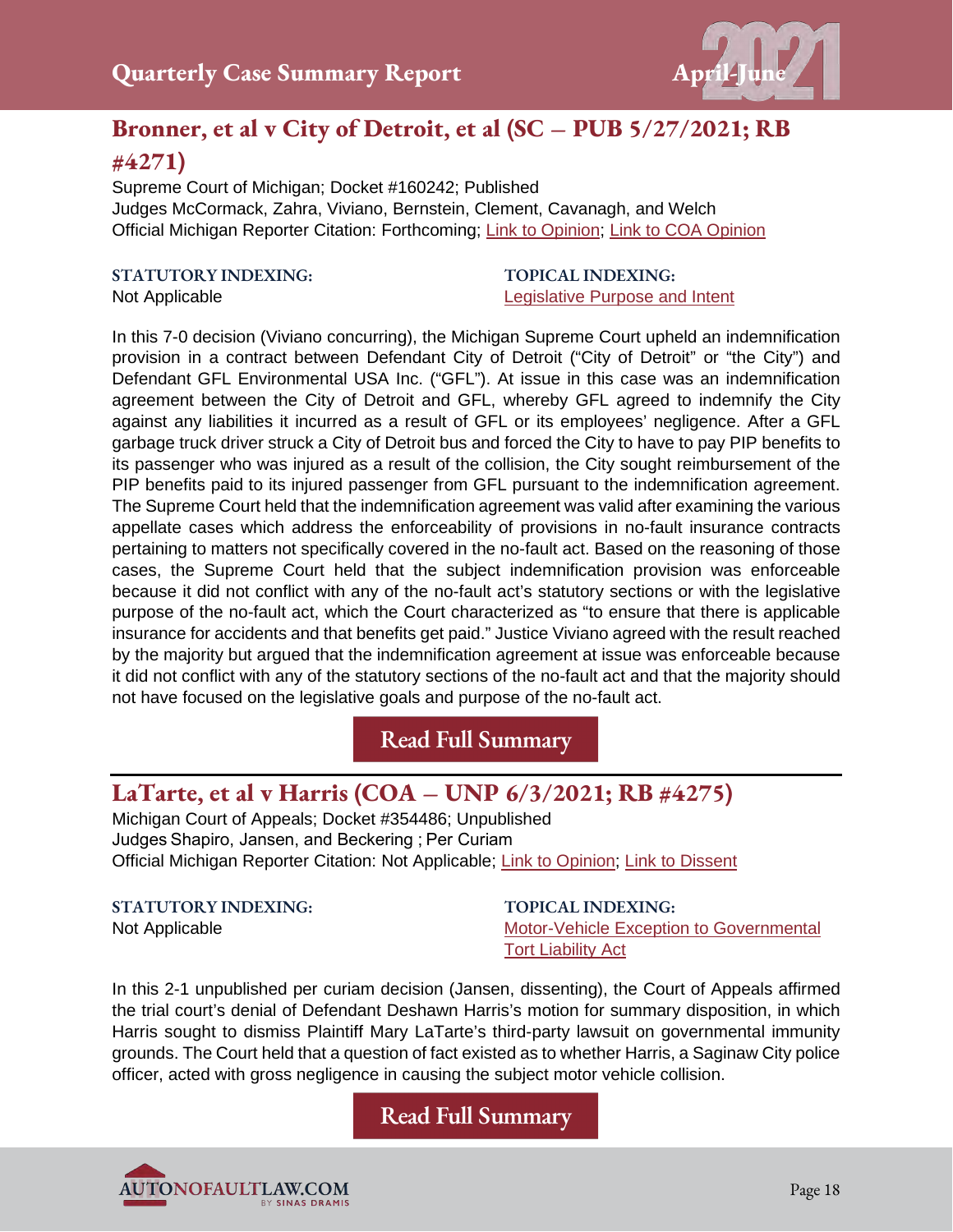

#### **Banks, et al v Williams, et al (UNP – COA 6/10/2021; RB #4276)**

Michigan Court of Appeals; Docket #349944; Unpublished Judges Murray, Kelly, and Stephens; Per Curiam Official Michigan Reporter Citation: Not Applicable; [Link to Opinion](https://autonofaultlaw.com/digital-library/images/pdf/Opinions-2021/5243_Banks_et_al_v_Williams_et_al.PDF)

**STATUTORY INDEXING:**

Not Applicable

**TOPICAL INDEXING:** [Actual Fraud](https://www.autonofaultlaw.com/digital-library/index.php?option=com_content&view=article&id=1288) [Cancellation and Rescission of Insurance](https://www.autonofaultlaw.com/digital-library/index.php?option=com_content&view=article&id=855)  **[Policies](https://www.autonofaultlaw.com/digital-library/index.php?option=com_content&view=article&id=855)** [Fraud/Misrepresentation](https://www.autonofaultlaw.com/digital-library/index.php?option=com_content&view=article&id=1869)

In this unanimous unpublished per curiam opinion, the Court of Appeals reversed the trial court's denial of Defendant National Liability & Fire Insurance Company's ("National") motion for summary disposition, in which National sought to dismiss Plaintiff Natalie Banks's first-party action and rescind her commercial automobile insurance policy on the basis of fraud in the policy's procurement. The Court of Appeals held that Banks did, in fact, misrepresent that the covered vehicle's intended purpose was for use in her cosmetic business when she filled out her application for coverage, and that rescission of the policy was therefore warranted.

**[Read Full Summary](https://www.autonofaultlaw.com/digital-library/index.php/case-summaries/5243-banks-et-al-v-williams-et-al-unp-coa-6-10-2021-rb-4276)**

## **Peters v Auto Club Ins Assoc, et al (UNP – COA 6/10/2021; RB**

#### **#4279)**

Michigan Court of Appeals; Docket #349944 Unpublished Judges Gadola, Sawyer, and Riordan; Per Curiam Official Michigan Reporter Citation: Not Applicable; [Link to Opinion](https://autonofaultlaw.com/digital-library/images/pdf/Opinions-2021/5240-Peters_v_Auto_Club_Ins_Assoc_et_al.PDF)

#### **STATUTORY INDEXING:**

[Allowable Expenses: Incurred Expense](https://www.autonofaultlaw.com/digital-library/index.php?option=com_content&view=article&id=130)  [Requirement \[§3107\(1\)\(a\)\]](https://www.autonofaultlaw.com/digital-library/index.php?option=com_content&view=article&id=130)

**TOPICAL INDEXING:** Not Applicable

In this unanimous unpublished per curiam decision, the Court of Appeals reversed the trial court's summary disposition order dismissing Plaintiff Kara Peters' first-party action against Defendant Auto Club Insurance Association ("Auto Club"). Primarily at issue in this case was a billing statement from Peters's medical providers which indicated an outstanding "insurer balance" of \$83,855.20, but an outstanding "patient balance of "\$-." The trial court held this billing statement to mean that Peters had not "incurred" any charges for purposes of the no-fault act, because she had not been billed directly. The Court of Appeals reversed the trial court's ruling, holding that Peters "incurred" the charges from her providers at the moment she accepted treatment, "even if payment was expected from an insurer rather than from [Peters]," as was perhaps suggested by the aforementioned billing statement.

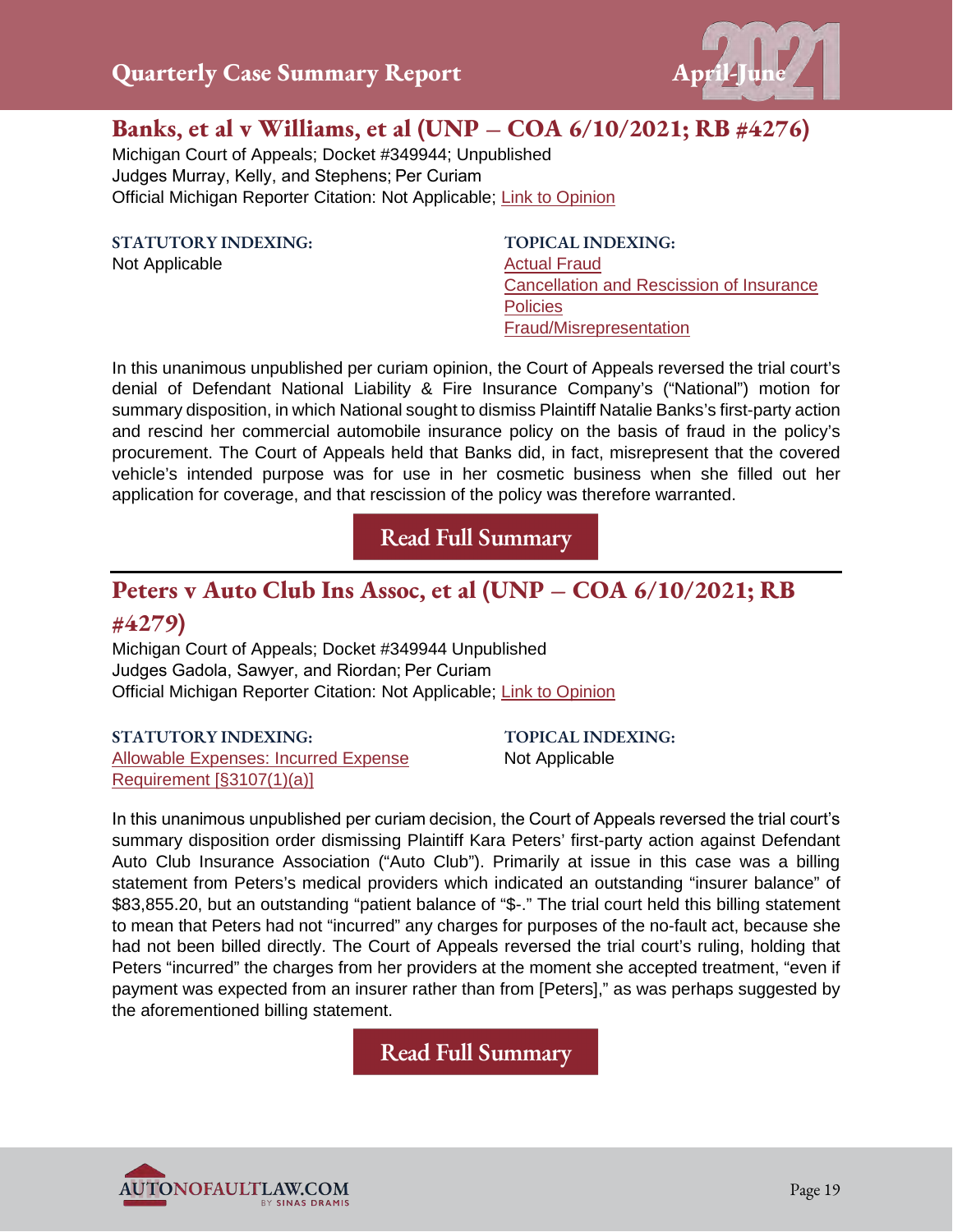

## **St John Hosp & Med Ctr, et al v Nationwide Mut Fire Ins Co, et al (COA – UNP 6/10/2021; RB #4277)**

Michigan Court of Appeals; Docket #349958; Unpublished  Judges Kelly, Shapiro, and Swartzle; Per Curiam  Official Michigan Reporter Citation: Not Applicable; [Link to Opinion](https://autonofaultlaw.com/digital-library/images/pdf/Opinions-2021/5244_St._John_Hosp__Med_Ctr_et_al_v_Nationwide_Mut_Fire_Ins_Co_et_al.PDF)

#### **STATUTORY INDEXING:**

[Security for Payment of Benefits; Definitions](https://autonofaultlaw.com/digital-library/index.php?option=com_content&view=article&id=70)  [\[§3101\]](https://autonofaultlaw.com/digital-library/index.php?option=com_content&view=article&id=70) [Priority Rules for Payment of PIP Benefits –](https://autonofaultlaw.com/digital-library/index.php?option=com_content&view=article&id=99)  [Exception for Occupants \[§3114\(4\)\]](https://autonofaultlaw.com/digital-library/index.php?option=com_content&view=article&id=99)

**TOPICAL INDEXING:** [Motor Vehicle Code \(Registration and Title](https://autonofaultlaw.com/digital-library/index.php?option=com_content&view=article&id=885)  [Requirements\) \(MCL 257.201, Et Seq.\)](https://autonofaultlaw.com/digital-library/index.php?option=com_content&view=article&id=885)

In this unanimous unpublished per curiam decision, the Court of Appeals reversed the trial court's judgment entered in favor of Defendant/Cross-Plaintiff Nationwide Mutual Fire Insurance Company ("Nationwide") after a jury trial and remanded for entry of judgment of no cause of action in favor of Defendant/Cross-Defendant Home-Owners Insurance Company ("Home-Owners"). A priority dispute arose as to who owned the motor vehicle involved in the subject crash, and therefore whether Nationwide—to whom the Michigan Assigned Claims Plan assigned Plaintiff St. John Hospital and Medical Center's ("St. John") claim for no-fault PIP benefits—or Home-Owners—the insurer of the vehicle's previous owner who, Nationwide argued, failed to properly transfer title to its new, uninsured owner who was driving it at the time of the subject crash—was the highest priority insurer for purposes of MCL 500.3114. The Court of Appeals held that Home-Owners' insured properly transferred title before the subject crash by complying with the requirements of MCL 257.233(9), and that Home-Owners, therefore, fell outside of the no-fault act's priority rules.

**[Read Full Summary](https://autonofaultlaw.com/digital-library/index.php/case-summaries/5244-st-john-hosp-med-ctr-et-al-v-nationwide-mut-fire-ins-co-et-al-michigan-court-of-appeals)**

#### **Harmon v Ewing, et al (COA – UNP 6/10/2021; RB #4278)**

Michigan Court of Appeals; Docket #350847; Unpublished Judges Stephens, Sawyer, and Beckering; Per Curiam Official Michigan Reporter Citation: Not Applicable; [Link to Opinion;](https://autonofaultlaw.com/digital-library/images/pdf/Opinions-2021/5246_Harmon_v_Ewing_et_al.PDF) [Link to Dissent](https://autonofaultlaw.com/digital-library/images/pdf/Opinions-2021/5246_Harmon_v_Ewing_et_al_dissent.PDF)

**STATUTORY INDEXING:** [Objective Manifestation Element of Serious](https://autonofaultlaw.com/digital-library/index.php?option=com_content&view=article&id=928)  [Impairment \(McCormick Era: 2010 –](https://autonofaultlaw.com/digital-library/index.php?option=com_content&view=article&id=928)  [present\) \[§3135\(5\)\\*\\*\]](https://autonofaultlaw.com/digital-library/index.php?option=com_content&view=article&id=928)

**TOPICAL INDEXING:** Not Applicable

In this 2-1 unpublished per curiam decision (Stephens, dissenting), the Court of Appeals affirmed the trial court's summary disposition order dismissing Plaintiff Jasmine Harmon's third-party action against Defendants Tomas James Ewing, Thomas E. Mason, and Julia Lynn Everett. The Court of Appeals held that Harmon failed to present sufficient evidence to create a question of fact as to whether she suffered a serious impairment of body function as a result of the crash specifically, whether she suffered an objectively manifested impairment.

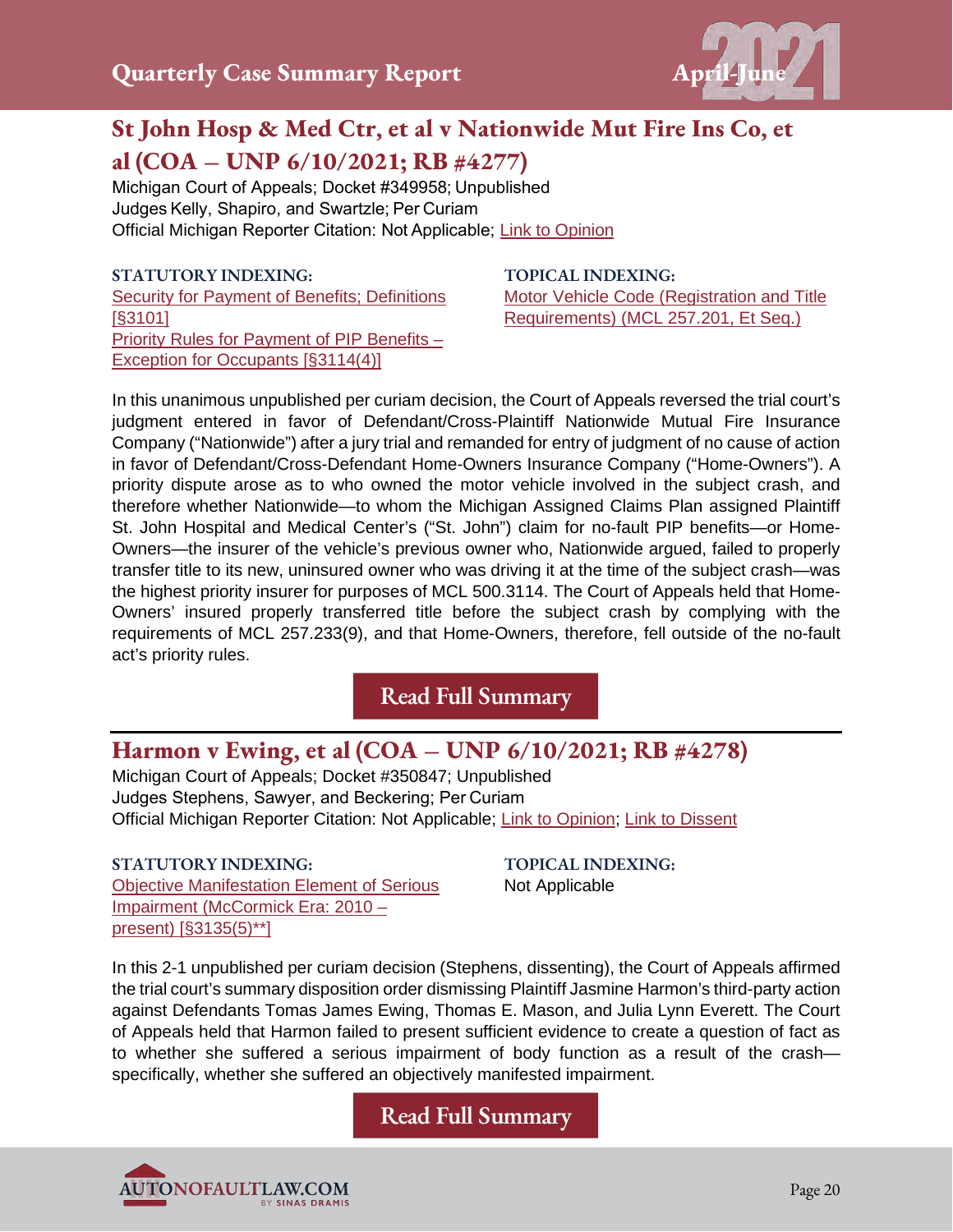

## **Auto Club Ins Assoc v Corporate Limousine Inc, et al (COA – UNP 6/17/2021; RB #4280)**

Michigan Court of Appeals; Docket #345965; Unpublished Judges Redford, Borrello, and Tukel; Per Curiam Official Michigan Reporter Citation: Not Applicable; [Link to Opinion](https://autonofaultlaw.com/digital-library/images/pdf/Opinions-2021/5251_Auto_Club_Ins_Assoc_v_Corporate_Limousine_Inc_et_al.PDF)

#### **STATUTORY INDEXING:**

[Determination of Domicile \[§3114\(1\)\]](https://autonofaultlaw.com/digital-library/index.php?option=com_content&view=article&id=94)

**TOPICAL INDEXING:** [Cancellation and Rescission of Insurance](https://autonofaultlaw.com/digital-library/index.php?option=com_content&view=article&id=855)  **[Policies](https://autonofaultlaw.com/digital-library/index.php?option=com_content&view=article&id=855)** [Innocent Third-Party Doctrine](https://autonofaultlaw.com/digital-library/index.php?option=com_content&view=article&id=4844)

In this unanimous unpublished per curiam decision, the Court of Appeals affirmed the trial court's various rulings in favor of Plaintiff Auto Club Insurance Association ("Auto Club") in Auto Club's underlying action against Defendant American Country Insurance Company ("American Country"). American Country insured a motor vehicle that struck and injured a pedestrian, Brian Miller, who subsequently sought PIP benefits through the Michigan Assigned Claims Plan ("MACP"), which in turn assigned his claim to Auto Club. After paying approximately \$635,232.15 in PIP benefits to Miller, Auto Club filed its lawsuit against American Country, asserting that American Country was liable to reimburse it for all amounts paid to Miller, plus future amounts incurred by Miller for his collision-related injuries. The trial court issued numerous rulings in favor of Auto Club, all of which were affirmed by the Court of Appeals. Specifically, the Court of Appeals held that Miller was not domiciled at his father's residence on the date of the collision, which would have rendered his father's insurer, Auto Owners Insurance Company ("Auto Owners"), a higher priority insurer than American Country. The Court of Appeals next held that the trial court properly considered the innocent third-party doctrine and balanced the equities between Auto Club and American Country in disallowing American Country from rescinding the policy that covered the subject motor vehicle on the basis of fraud. Lastly, the Court of Appeals held that the trial court did not err in ruling that the doctrine of laches did not operate to bar Auto Club's action against American Country, because even though Auto Club waited five years to file its action, the applicable statute of limitations for insurer reimbursement actions is six years, and the doctrine of laches is simply inapplicable where a complaint is filed within the applicable statute of limitations.

## **[Read Full Summary](https://autonofaultlaw.com/digital-library/index.php/case-summaries/5251-auto-club-ins-assoc-v-corporate-limousine-inc-et-al-michigan-court-of-appeals)**

**Looking to Review Cases from January-March of 2021?** 

Check out the previous 2021 Quarterly Case Summary Report with all January, February, and March of case summaries.

**[View Previous Report](https://autonofaultlaw.com/pdfs/First-Quarter-2021-No-Fault-Case-Summary-Report.pdf)**

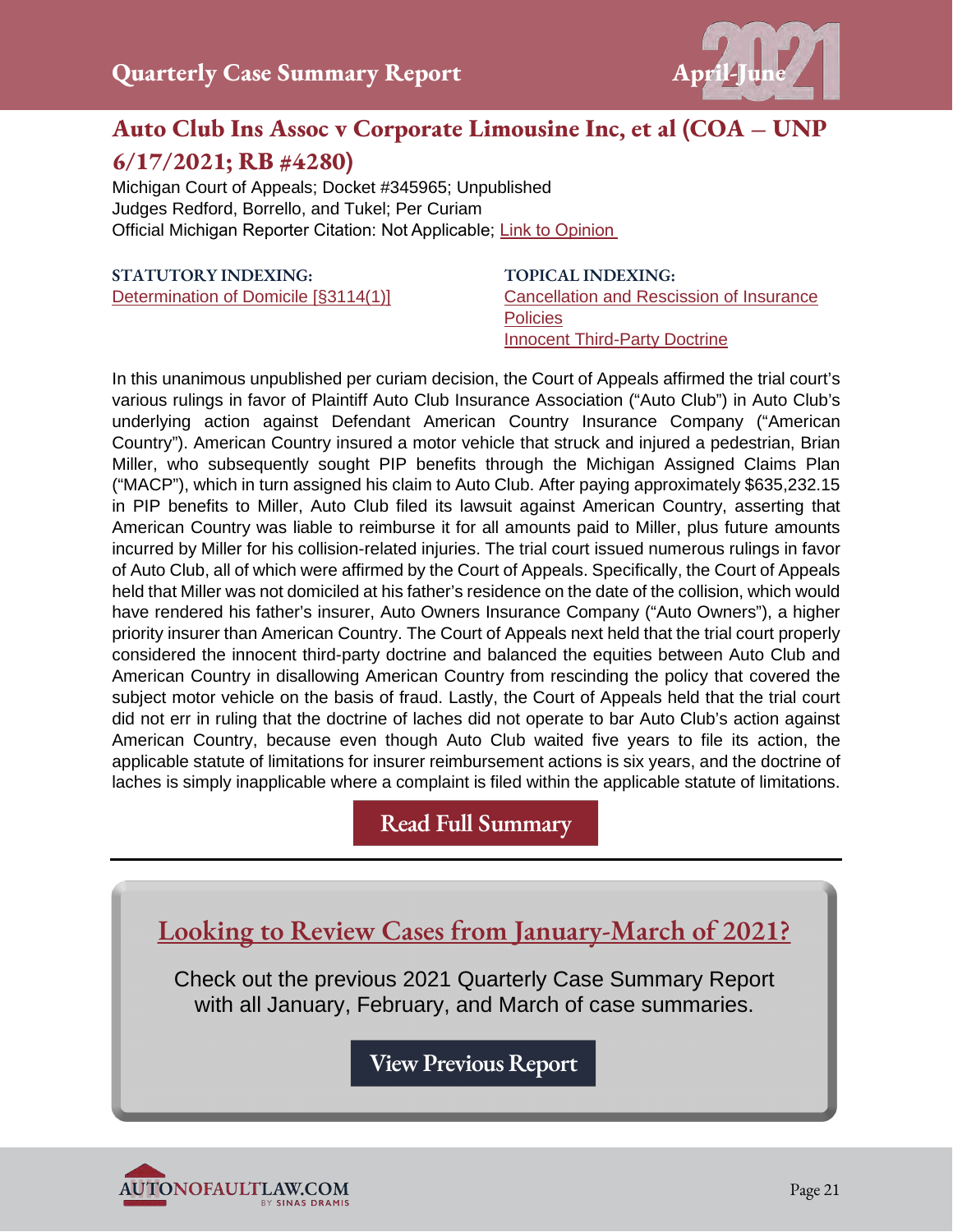

## **Hauanio, et al v Smith, et al (COA – UNP 6/17/2021; RB #4282)**

Michigan Court of Appeals; Docket #352441 Unpublished Judges Murray, Fort Hood, and Rick; Per Curiam  Official Michigan Reporter Citation: Not Applicable; [Link to Opinio](https://autonofaultlaw.com/digital-library/images/pdf/Opinions-2021/5241_Hauania_et_al_v_Smith_et_al.PDF)n 

#### **STATUTORY INDEXING:** [One-Year-Back Rule Limitation \[§3145\(1\)\]](https://autonofaultlaw.com/digital-library/index.php?option=com_content&view=article&id=288) [General / Miscellaneous \[§3174\]](https://www.autonofaultlaw.com/digital-library/index.php?option=com_content&view=article&id=372)

**TOPICAL INDEXING:** Not Applicable

In this unanimous unpublished per curiam decision, the Court of Appeals affirmed the trial court's summary disposition order dismissing Plaintiff Janet Hauanio's first-party action against the Michigan Automobile Insurance Placement Facility ("MAIPF"), as well as the trial court's denial of Hauanio's motion to amend her complaint to substitute Farmers Insurance Exchange ("Farmers") as a party in place of the MAIPF. The Court of Appeals held that Hauanio could not proceed with a direct action against the MAIPF because an injured person claiming benefits through the MAIPF can only sue the MAIPF for PIP benefits directly if it fails to assign his or her claim, and in this case, the MAIPF did not fail to assign Hauanio's claim. Additionally, the Court held that Hauanio could not amend her complaint to substitute Farmers for the MAIPF because MCL 500.3174 requires that an injured person seeking benefits through the MAIPF commence an action against the assignee insurer within 30 days of assignment, and in this case, Hauanio failed to do so.

**[Read Full Summary](https://autonofaultlaw.com/digital-library/index.php/case-summaries/5241-hauanio-et-al-v-smith-et-al-coa-unp-6-17-2021-rb-4282)**

## **Turner v Auto-Owners Ins Co (COA – UNP 6/17/2021; RB #4283)**

Michigan Court of Appeals; Docket #352904 Unpublished Judges Gleicher, Cavanagh, and Leticia;  Per Curiam Official Michigan Reporter Citation: Not Applicable, [Link to Opinion](https://autonofaultlaw.com/digital-library/images/pdf/Opinions-2021/5238-Turner_v_Auto-Owners_Ins_Co.PDF)

#### **STATUTORY INDEXING:** [One-Year Back Rule Limitation \[§3145\(1\)\]](https://www.autonofaultlaw.com/digital-library/index.php?option=com_content&view=article&id=288)

**TOPICAL INDEXING:** Not Applicable

In this unanimous unpublished per curiam decision, the Court of Appeals affirmed the trial court's summary disposition order dismissing Plaintiff Shanti Turner's first-party no-fault action against Defendant Auto-Owners Insurance Company ("Auto-Owners"). Turner named Auto-Owners as the only defendant in this case, despite the fact that she was actually insured by Home-Owners Insurance Company ("Home-Owners") at the time of the subject motor vehicle collision, and did not seek to amend her complaint to substitute Home-Owners until more than one year after the subject collision. Therefore, the Court of Appeals held that Turner's claims against Home-Owners were barred by the one-year-back rule, and that Turner could not rely on the "so-called misnomer doctrine" in attempting to relate an amendment to her complaint naming the correct entity back to the filing date of her original action.

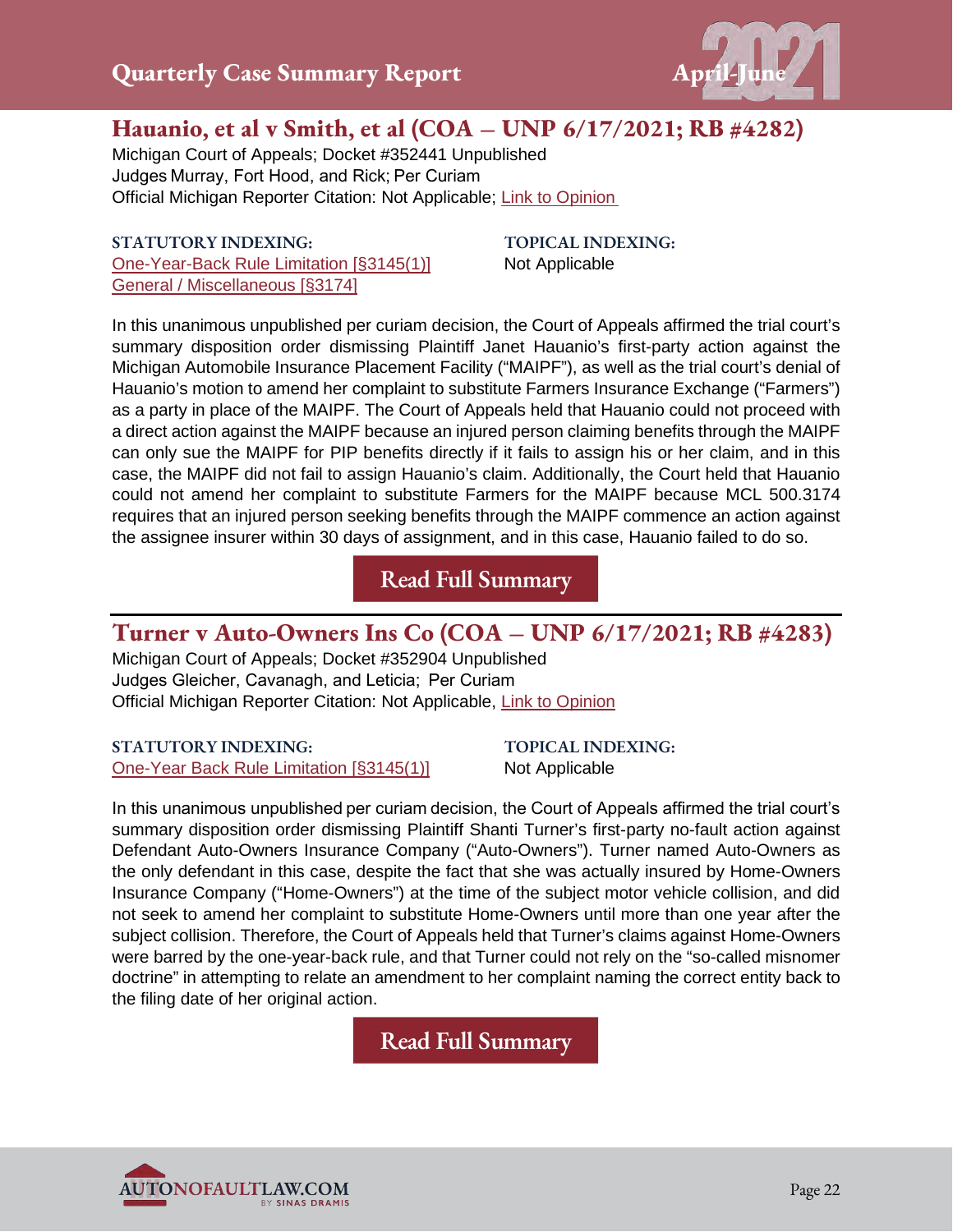

## **Whitaker v Rigel, et al (COA – UNP 6/17/2021; RB #4285)**

Michigan Court of Appeals; Docket #354842: Unpublished Judges Gleicher, Cavanagh, and Letica; Per Curiam Official Michigan Reporter Citation: Not Applicable; [Link to Opinion](https://autonofaultlaw.com/digital-library/images/pdf/Opinions-2021/5245_Whitaker_v_Rigel_et_al.PDF)

#### **STATUTORY INDEXING:** [Causation Issues \[§3135\]](https://www.autonofaultlaw.com/digital-library/index.php?option=com_content&view=article&id=158)

**TOPICAL INDEXING:** Not Applicable

In this unanimous unpublished per curiam decision, the Court of Appeals affirmed the trial court's summary disposition order dismissing Plaintiff Laurie Whitaker's third-party action against Defendants Taylor Rose Rigel and Rodney Wayne Rigel. The Court of Appeals held that Whitaker failed to present sufficient evidence to create a genuine issue of material fact as to whether her back injuries were caused by the subject motor vehicle collision and not merely the result of her pre-existing, degenerative back injuries.

**[Read Full Summary](https://www.autonofaultlaw.com/digital-library/index.php/case-summaries/5245-5345-whitaker-v-rigel-et-al-6-17-2021-rb-4285-michigan-court-of-appeals)**

## **Estate of Audisho, et al v Everest Nat'l Ins Co (COA – UNP**

#### **6/24/2021; RB #4286)**

Michigan Court of Appeals; Docket #352391; Unpublished Judges  Kelly, Shapiro, and Swartzle; Per Curiam Official Michigan Reporter Citation: Not Applicable; [Link to Opinion](https://autonofaultlaw.com/digital-library/images/pdf/Opinions-2021/5247_Estate_of_Audisho_et_al_v_Everest_Natl_Ins_Co.PDF)

**STATUTORY INDEXING:** Not Applicable

**TOPICAL INDEXING:** [Cancellation and Recission](https://autonofaultlaw.com/digital-library/index.php?option=com_content&view=article&id=855) of Insurance **[Policies](https://autonofaultlaw.com/digital-library/index.php?option=com_content&view=article&id=855)** [Fraud/Misrepresentation](https://autonofaultlaw.com/digital-library/index.php?option=com_content&view=article&id=1869) [Innocent Third Party Doctrine](https://www.autonofaultlaw.com/digital-library/index.php?option=com_content&view=article&id=4844)

In this unanimous unpublished per curiam decision, the Court of Appeals affirmed the trial court's denial of Defendant Everest National Insurance Company's ("Everest") motion for summary disposition, in which Everest sought dismissal of Plaintiff Estate of Yacoub Audisho, Salima Audisho, and Sky 1 Transport's ("Sky 1") first-party action. The Court of Appeals held that the trial court did not err in concluding that a question of fact existed as to whether Yacoub accepted rescission of his no-fault policy by cashing the refund check Everest sent him after it determined that he had committed fraud in the procurement of his policy. The Court of Appeals further held that a balancing of the equities weighed against allowing Everest to rescind Yacoub's policy with respect to Salima, his wife, an innocent third-party to his alleged fraud. As a result, the Court of Appeals remanded to the trial court to enter an order granting summary disposition to Salima on that issue.

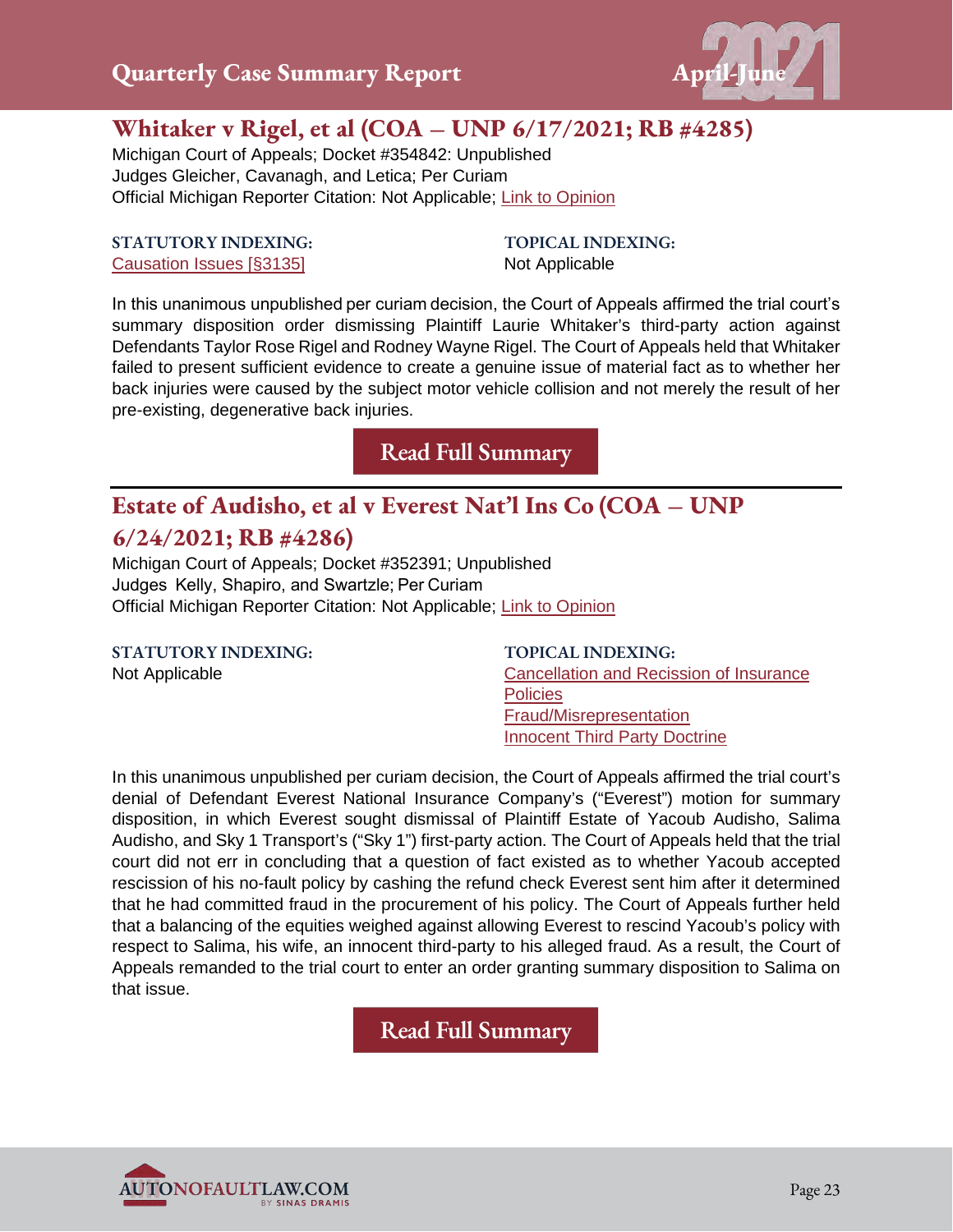

## **Breece v Johnson, et al (COA – UNP 6/24/2021; RB #4289)**

Michigan Court of Appeals; Docket #353759; Unpublished Judges Gleicher, Cavanagh, and Letica; Per Curiam Official Michigan Reporter Citation: Not Applicable; [Link to Opinion](https://autonofaultlaw.com/digital-library/images/pdf/Opinions-2021/5248_Breece_v_Johnson_et_al.PDF)

**STATUTORY INDEXING:** [Allowable Expenses: Reasonable Charge](https://autonofaultlaw.com/digital-library/index.php?option=com_content&view=article&id=129)  [Requirement \[§3107\(1\)\(a\)\]](https://autonofaultlaw.com/digital-library/index.php?option=com_content&view=article&id=129)

**TOPICAL INDEXING:** [Cancellation and Recission of Insurance](https://autonofaultlaw.com/digital-library/index.php?option=com_content&view=article&id=855)  **[Policies](https://autonofaultlaw.com/digital-library/index.php?option=com_content&view=article&id=855)** [Innocent Third Party Doctrine](https://autonofaultlaw.com/digital-library/index.php?option=com_content&view=article&id=4844)

In this unanimous unpublished per curiam decision, the Court of Appeals affirmed the trial court's denial of Citizens Insurance Company of the Midwest's ("Citizens") motion for summary disposition, in which Citizens sought dismissal of Plaintiffs Shaina Breece and Detroit Medical Center's ("DMC") first-party action. The Court of Appeals also affirmed the trial court's denial of DMC's motion for summary disposition, in which DMC asked that the court rule as, a matter of law, that the amounts it charged for the treatment it provided to Breece after the subject motor vehicle collision were reasonable for purposes of the no-fault act. With respect to Citizens's motion, the Court of Appeals held that the trial court did not abuse its discretion in denying Citizens' attempt to rescind the policy Shaina was covered under after discovering that Shaina's mother had committed fraud in its procurement. Shaina was an innocent third-party to the fraud and the trial court did not abuse its discretion in concluding that a balancing of the equities weighed against rescission of the policy with respect to Shaina. Regarding DMC's motion, the Court of Appeals held that a genuine issue of material fact existed as to whether DMC's charges were reasonable, notwithstanding the fact that DMC subjected those charges to an independent audit. The Court reasoned that "[t]he amount determined to be compensable by [the auditing entity] was relevant evidence of reasonableness, but was not dispositive of the issue."

**[Read Full Summary](https://www.autonofaultlaw.com/digital-library/index.php/case-summaries/5248-breece-v-johnson-et-al-michigan-court-of-appeals)**

## **Buford v Esurance Prop & Cas Ins Co (COA – UNP 6/24/2021; RB #4290)**

Michigan Court of Appeals; Docket #354066; Unpublished Judges Stephens, Kelly, and Riordan; Per Curiam Official Michigan Reporter Citation: Not Applicable; [Link to Opinion](https://autonofaultlaw.com/digital-library/images/pdf/Opinions-2021/5249_Buford_v_Esurance_Prop__Cas_Ins_Co.PDF)

**STATUTORY INDEXING:** [Entitlement to PIP Benefits: Arising Out of /](https://autonofaultlaw.com/digital-library/index.php?option=com_content&view=article&id=176)  [Causation Requirement \[§3105\(1\)\]](https://autonofaultlaw.com/digital-library/index.php?option=com_content&view=article&id=176)

**TOPICAL INDEXING:** [Evidentiary Issues](https://autonofaultlaw.com/digital-library/index.php?option=com_content&view=article&id=1630)

In this unanimous unpublished per curiam decision, the Court of Appeals affirmed the trial court's summary disposition order dismissing Plaintiff Vivian Buford's first-party action against Defendant Esurance Property & Casualty Insurance Company ("Esurance"). The Court of Appeals held that Buford failed to present sufficient evidence to create a question of fact as to whether her claimed injuries were caused by the subject motor vehicle collision pursuant to MCL 500.3105(1).